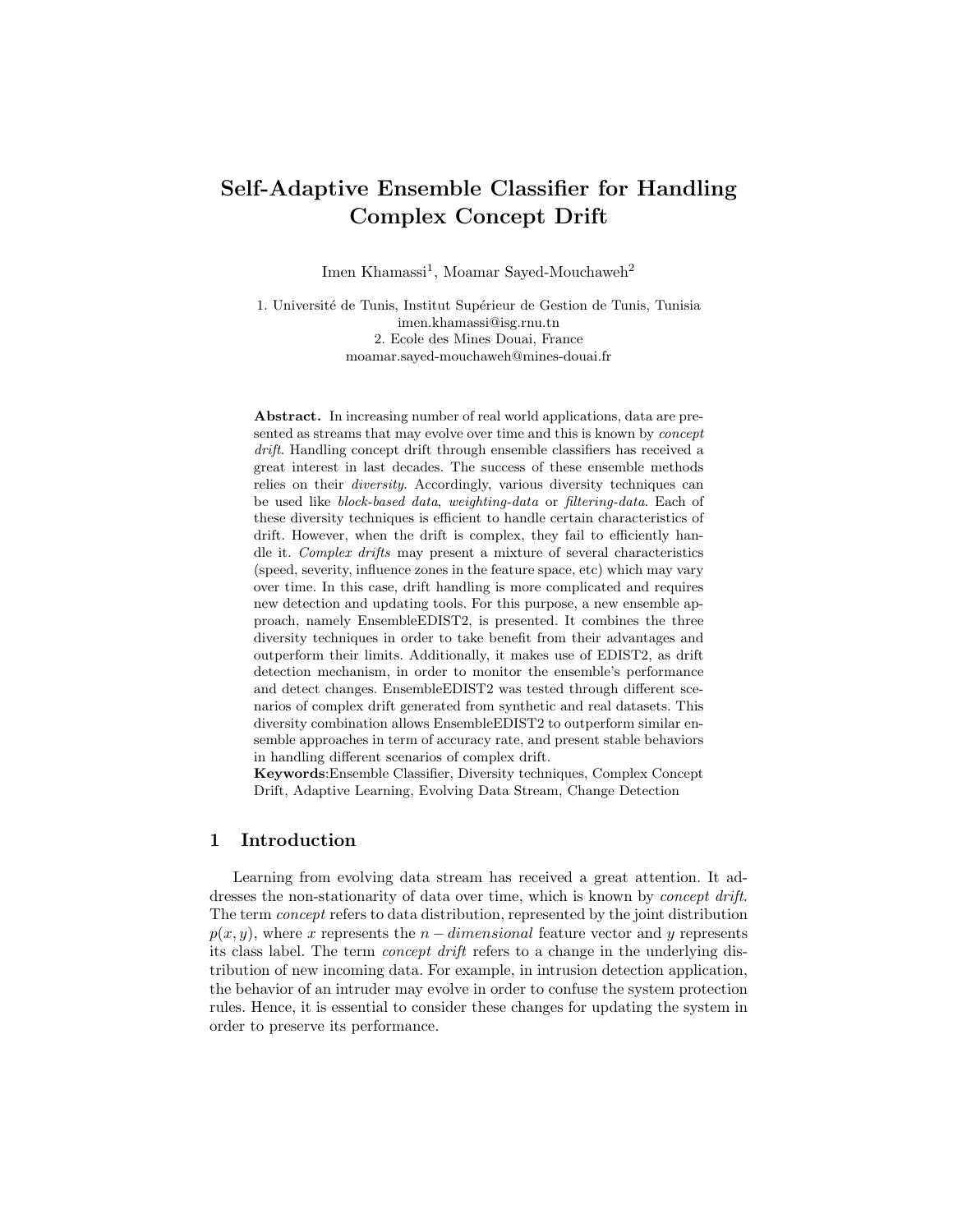Ensemble classifiers appear to be promising approaches for tracking evolving data streams. The success of the ensemble methods, according to single classifier, relies on their diversity [\[17\]](#page-18-0) [\[22\]](#page-18-1) [\[21\]](#page-18-2). Diversity can be achieved according to three main strategies [\[15\]](#page-18-3): block-based data, weighting-data or filtering-data. In blockbased ensembles [\[5\]](#page-17-0), [\[16\]](#page-18-4), [\[20\]](#page-18-5), the training set is presented as blocks or chunks of data at a time. Generally, these blocks are of equal size and the evaluation of base learners is done when all instances from a new block are available. In weighting-data ensembles [\[3\]](#page-17-1) [\[4\]](#page-17-2) [\[18\]](#page-18-6) [\[13\]](#page-18-7), the instances are weighted according to some weighting process. For example in Online Bagging [\[19\]](#page-18-8), the weighting process is based on re-using instances for training individual learners. Finally, filtering-data ensembles [\[1\]](#page-17-3) are based on selecting data from the training set according to a specific criterion, for example similarity in feature space.

In many real-life applications, the concept drift may be complex in the sense that it presents time-varying characteristics. For instance, a drift can present different characteristics according to its speed (abrupt or gradual), nature (continuous or probabilistic) and severity (local or global). Accordingly, complex drift can present a mixture of all these characteristics over time. It is worth to underline that each characteristic presents its own challenges. Accordingly, a mixture of these different characteristics may accentuate the challenge issues and complicate the drift handling.

In this paper, the goal is to underline the complementarity of the diversity techniques (block-based data, weighting-data and filtering-data) for handling different scenarios of complex drift. For this purpose, a new ensemble approach, namely EnsembleEDIST2, is proposed. The intuition is to combine these three diversity techniques in order to efficiently handle different scenarios of complex drift. Firstly, EnsembleEDIST2 defines a data-block with variable size for updating the ensemble's members, thus it can avoid the problem of tuning off size of the data-block. Secondly, it defines a new filtering criterion for selecting the most representative data of the new concept. Thirdly, it applies a new weighting process in order to create diversified ensemble's members. Finally, it makes use of EDIST2 [\[14\]](#page-18-9) [\[12\]](#page-18-10), as drift detection mechanism, in order to monitor the ensemble's performance and detect changes.

EnsembleEDIST2 has been tested through different scenarios of complex drifts generated from synthetic and real datasets. This diversity combination allows EnsembleEDIST2 to outperform similar ensemble approaches in term of accuracy rate, and present a stable behavior in handling different scenarios of complex drift.

The remainder of the paper is organized as follows. In Section II, the challenges of complex concept drift are exposed. In Section III, the advantages and the limits of each diversity technique are studied. In Section IV, the proposed approach, namely EnsembleEDIST2, is detailed. Section V, the experimental setup and the obtained results are presented. Finally, in Section VI, the conclusion and some future research directions are exposed.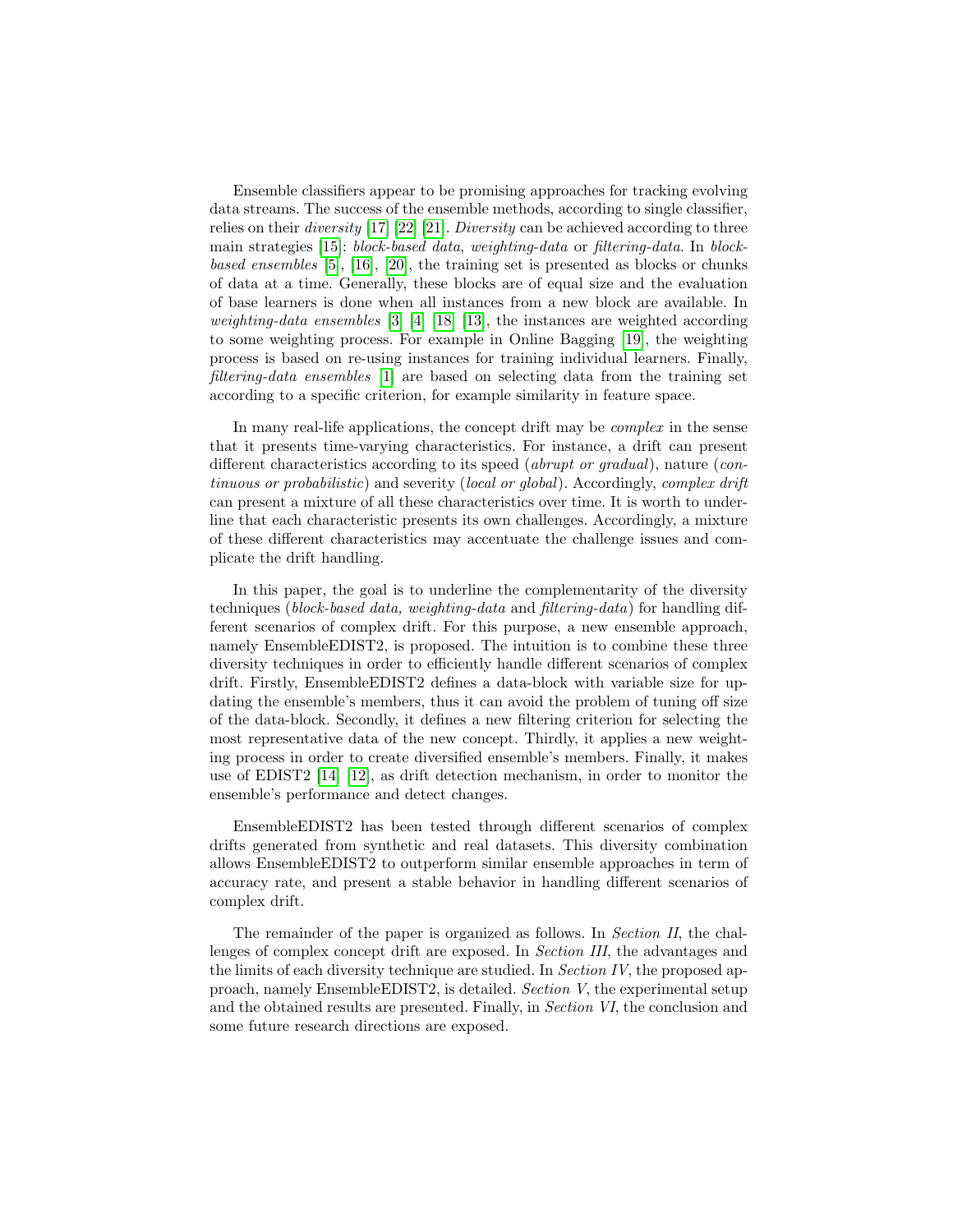### 2 Complex Concept Drift

In many real-life applications, the concept drift may be complex in the sense that it presents time-varying characteristics. Let us take the example of a drift with three different characteristics according to its speed *(gradual or abrupt)*, nature *(continuous or probabilistic)* and severity *(local or global)*. It is worth to underline that each characteristic presents its own challenges. Accordingly, a mixture of these different characteristics may accentuate the challenge issues and complicate the drift handling.

For instance, we can consider the drift depicted in Fig[.1](#page-2-0) as complex drift as it simulates a Gradual Continuous Local Drift, in the sense that the hyperplane class boundary is gradually rotating during the drifting phase and continuously presenting changes with each instance in local regions. Namely, the time until this complex drift is detected can be arbitrarily long. This is due to the rarity of data source representing the drift, which in turn makes it difficult to confirm the presence of drift. Moreover, in some cases, this drift can be considered as noise by confusion, which makes the model unstable. Hence, to overcome the instability, the model has to  $(i)$  effectively differentiate between local changes and noises, and  $(ii)$  deal with the scarcity of instances that represent the drift in order to effectively update the learner.

Another interesting complex drift represents the Gradual Continuous Global Drift (see Fig[.2\)](#page-3-0). During this drift, the concept is gradually changing and continuously presenting modifications with each instance. Namely, during the transition phase, the drift evolves and presents several intermediate concepts until the emergence of the final concept (see Fig[.2.](#page-3-0)b). Hence, the challenging issue is to efficiently decide the end time of the old concept and detect the start time of the new concept. The objective is to update the learner with the data that represent the final concept (see Fig[.2.](#page-3-0)c) and not with data collected during the concept evolution (see Fig[.2.](#page-3-0)b). Moreover, this drift is considered as global because it is affecting all the instances of the drifting class. Namely, handling this complex drift is also challenging, because the performance's decrease of the learner is more pronounced than the other types of drifts.



<span id="page-2-0"></span>Fig. 1. Gradual Continuous Local Drift:a concept1, b-d instance space affected by the drift and e concept2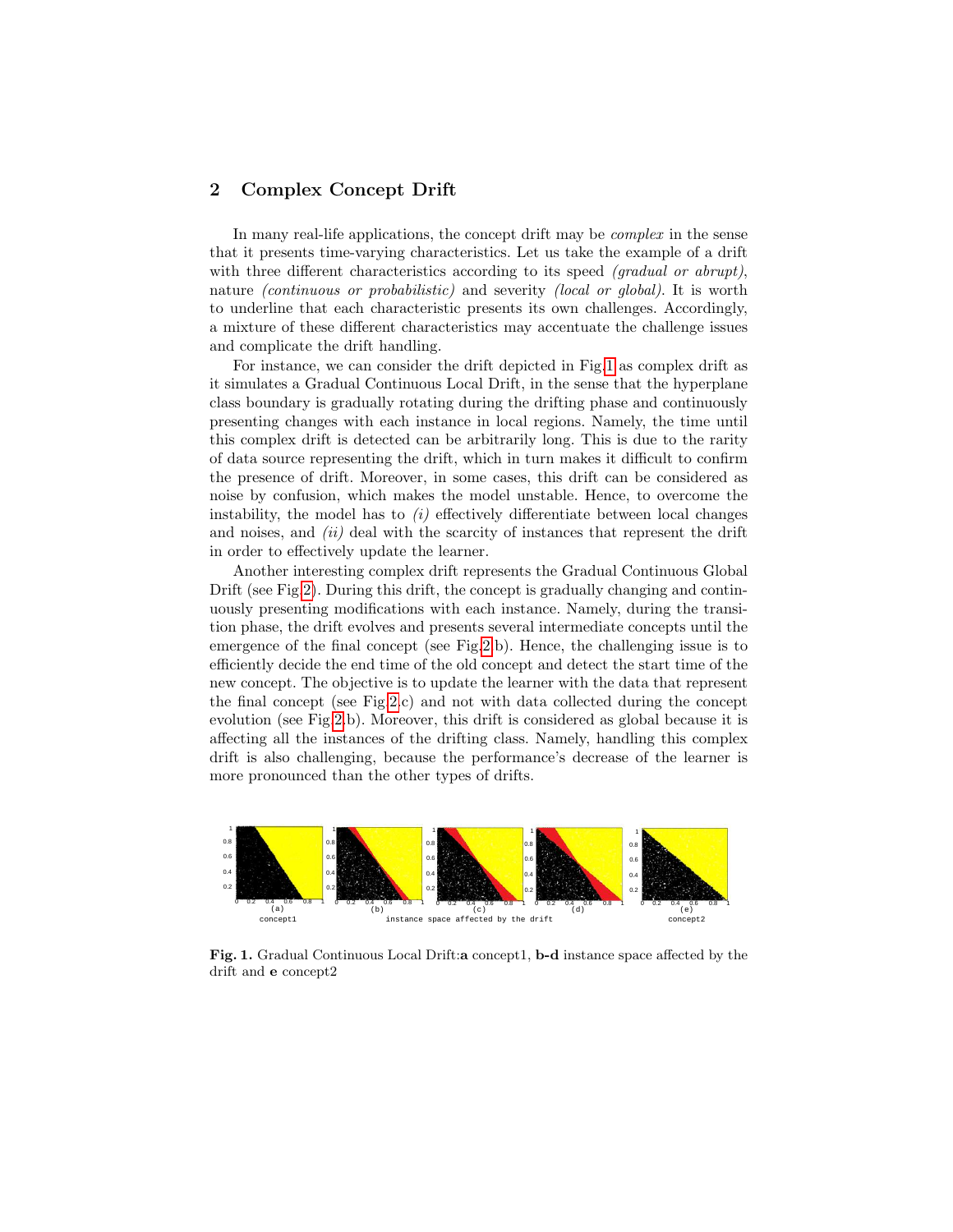

<span id="page-3-0"></span>Fig. 2. Gradual Continuous Global Drift: a concept1, b concept evolution and  $c$ concept2

#### 3 Related work

The diversity [\[15\]](#page-18-3) among the ensemble can be fulfilled by applying various techniques such as: block-based data, weighting-data or filtering data, in order to differently train base learners (see Fig[.3\)](#page-4-0). Accordingly, the objective in this investigation is to highlight the advantages and drawbacks of each diversity techniques in handling complex drift (see Table [1\)](#page-5-0).

#### 3.1 Block-based Technique

According to the block-based technique, the training set is presented as blocks or chunks of data at a time. Generally, these blocks are of equal size and the construction, evaluation, or updating of base learners is done when all instances from a new block are available. Very often, ensemble learners periodically evaluate their components and substitute the weakest one with a new (candidate) learner after each data block [\[20\]](#page-18-5) [\[16\]](#page-18-4) [\[6\]](#page-18-11). This technique preserves the adaptability of the ensemble in such way that learners, which were trained in recent blocks, are the most suitable for representing the current concept.

The block-based ensembles are suitable for handling gradual drifts. Generally, during these drifts, the change between consecutive data blocks is not quite pronounced; thus, it can be only noticeable in long period. The interesting point in the block-based ensembles is that they can enclose different learners that are trained in different period of time. Hence, by aggregating the outputs of these base classifiers, the ensemble can offer accurate reactions to such gradual drifts.

In contrast, the main drawback of block-based ensembles is the difficulty of tuning off the block size to offer a compromise between fast reactions to drifts and high accuracy. If the block size is too large, they may slowly react to abrupt drift; whereas small size can damage the performance of the ensemble in stable periods.

#### 3.2 Weighting-data Technique

In this technique, the base learners are trained according to weighted instances from the training set. A popular instance weighting process is presented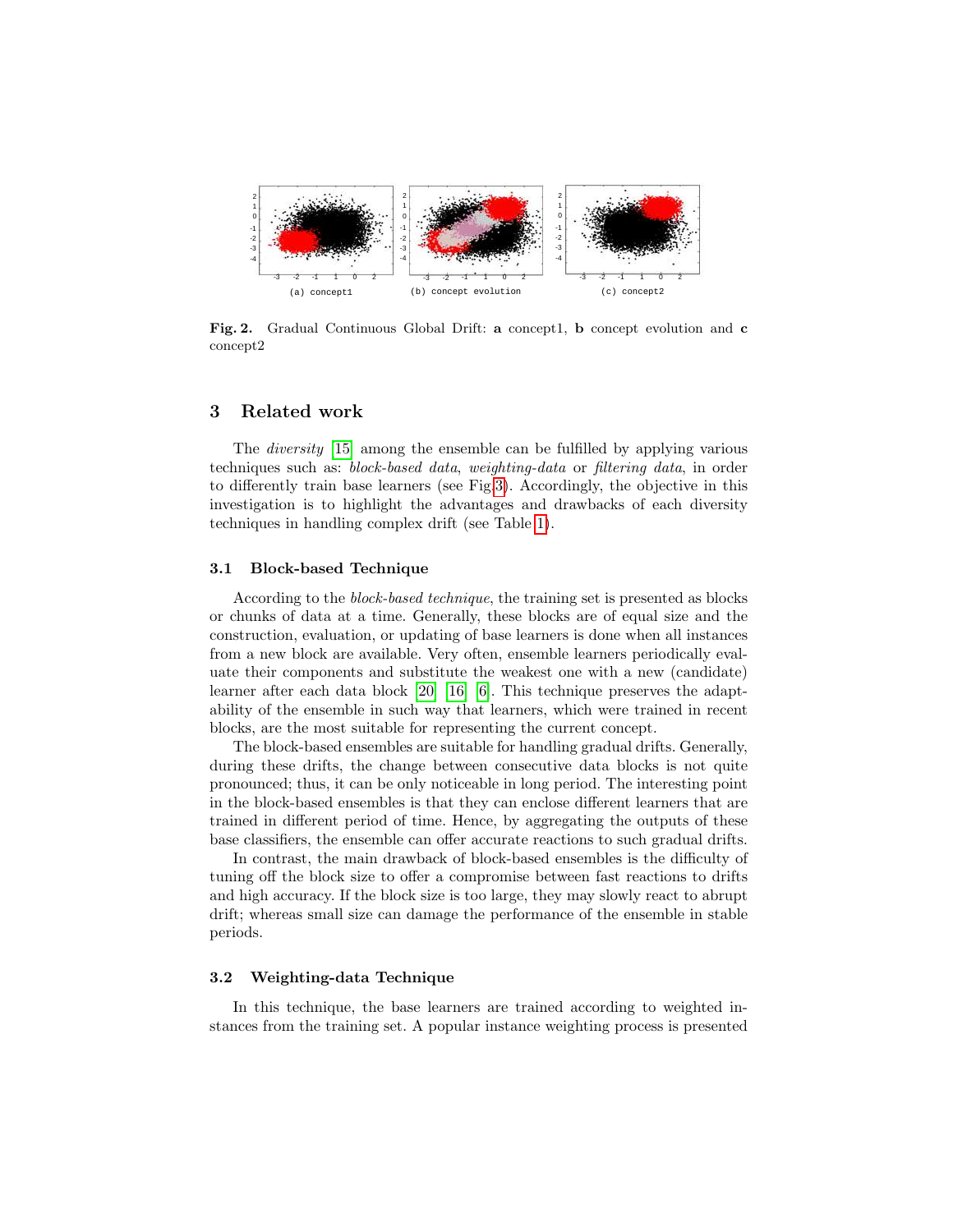in the Online Bagging ensemble [\[19\]](#page-18-8). For ease of understanding, the weighting process is based on re-using instances for training individual classifiers. Namely, if we consider that each base classifier  $C_i$  is trained from a subset  $M_i$  from the global training set; then the  $instance_i$  will be presented k times in  $M_i$ ; where the weight  $k$  is drawn from a  $Poisson(1)$  distribution.



<span id="page-4-0"></span>Fig. 3. Different diversity techniques among the ensemble

Online Bagging has inspired many researchers in the field of drift tracking [\[3\]](#page-17-1) [\[17\]](#page-18-0) [\[13\]](#page-18-7). This approach can be of great interest for:

- Class imbalance: where some classes are severely underrepresented in the dataset
- Local drift: where changes occur in only some regions of the instance space.

Generally, the weighting process intensifies the re-use of underrepresented class data and helps to deal with the scarcity of instances that represent the local drift. However, the instance duplication may impact the ability of the ensemble in handling global drift. During global drift, the change affects a large amount of data; thus when re-using data for constructing base classifiers, the performance's decrease is accentuated and the recovery from the drift may be delayed.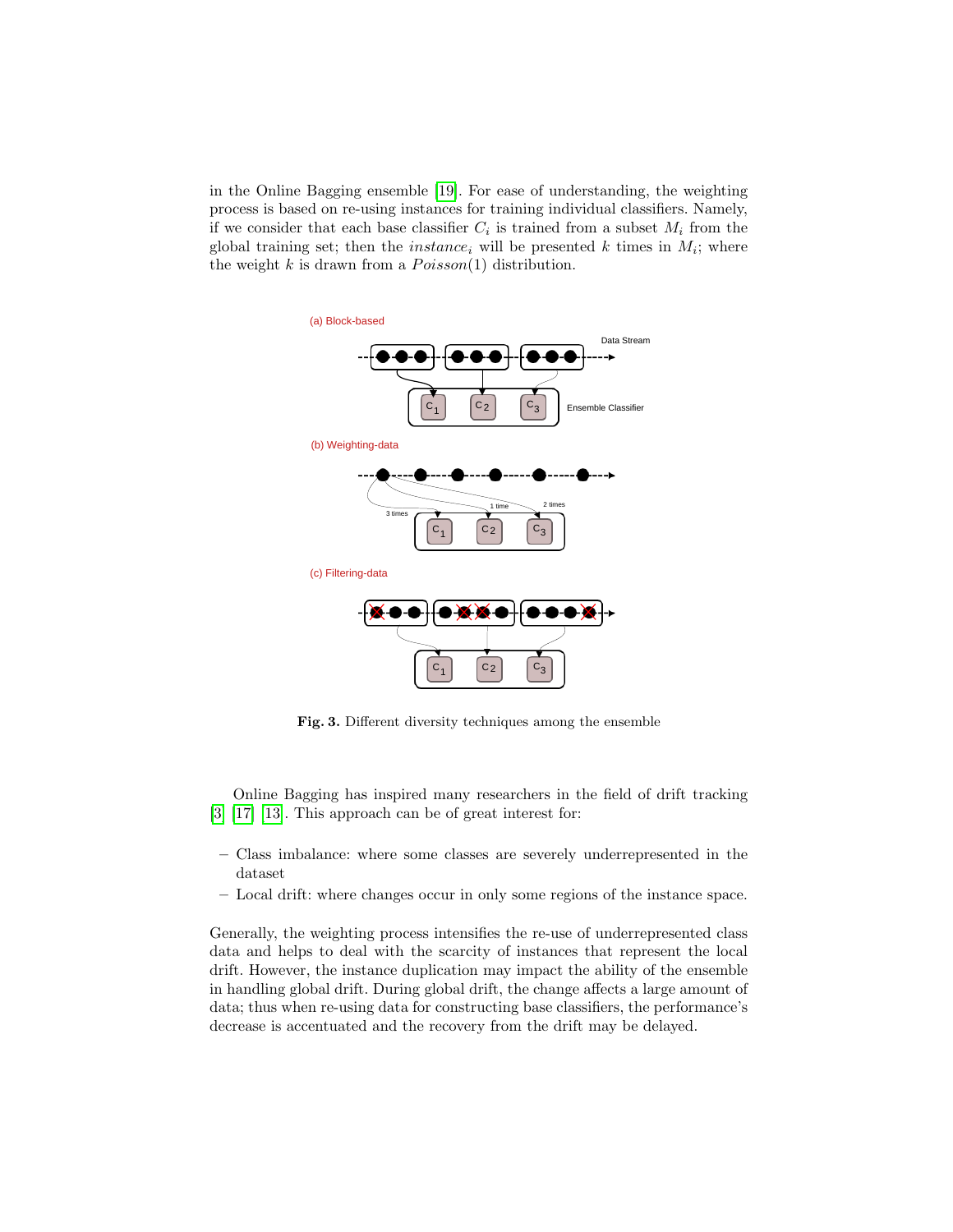#### 3.3 Filtering-data Technique

This technique is based on selecting data from the training set according to a specific criterion, for example similarity in the feature space. Such technique allows to select subsets of attributes that provide partitions of the training set containing maximally similar instances, i.e., instances belonging to the same regions of feature space. Thanks to this technique, base learners are trained according to different subspaces to get benefit from different characteristics of the overall feature space.

In contrast with conventional approaches which detect drift in the overall distribution without specifying which feature has changed, ensemble learners based on filtered data can exactly specify the drifting feature. This is a desired property for detecting novel class emergence or existing class fusion in unlabeled data. However, these approaches may present difficulty in handling local drifts if they do not define an efficient filtering criterion. It is worth to underline that during local drift, only some regions of the feature space are affected by the drift. Hence, only the base classifier which is trained on changing region is the most accurate to handle the drift. However, when aggregating the final decision of this classifier with the remained classifiers, trained from unchanged regions, the performance recovery may be delayed.

<span id="page-5-0"></span>

| Complex Drift  |       |        | Gradual Continuous Gradual Probabilistic |        | Abrupt |              |
|----------------|-------|--------|------------------------------------------|--------|--------|--------------|
|                | Local | Global | Local                                    | Global |        | Local Global |
| Block-based    |       |        |                                          |        | -      |              |
| Weighting-data |       |        |                                          |        |        |              |
| Filtering-data |       |        | -                                        |        | -      |              |

**Table 1.** Summary of the advantages  $(+)$  and drawbacks  $(-)$  of diversity techniques for handling complex drift

## 4 The proposed approach

The intuition behind EnsembleEDIST2 is to combine the three diversity techniques (Block-based, Weighting-data and Filtering data) in order to take benefit from their advantages and avoid their drawbacks.

The contributions of EnsembleEDIST2 for efficiently handling complex concept drifts are as follows, it:

- Explicitly handles drift through a drift detection method EDIST2 [\[14\]](#page-18-9) (sub-Sectio[n4.1\)](#page-6-0)
- Makes use of data-block with variable size for updating the ensemble's members (subSectio[n4.2\)](#page-7-0)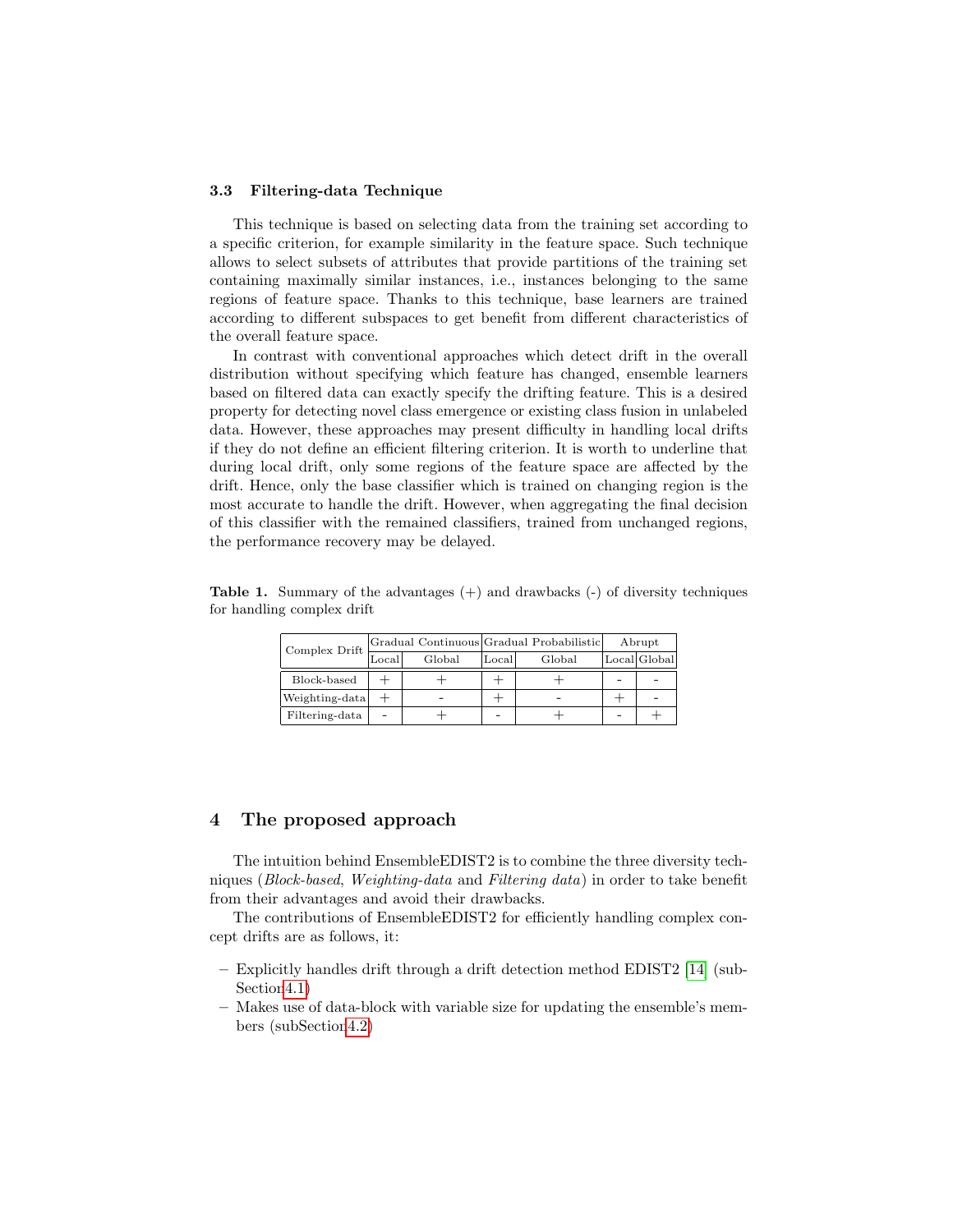- Defines a new filtering criterion for selecting the most representative data of the new concept (subSectio[n4.3\)](#page-8-0)
- Applies a new weighting process in order to create diversified ensemble's members (subSectio[n4.4\)](#page-8-1)



<span id="page-6-1"></span>Fig. 4. EnsembleEDIST2's adapting process according to the three detection levels: (a) In-control, (b) Warning and (c) Drift

#### <span id="page-6-0"></span>4.1 Drift monitoring process in EnsembleEDIST2

EnsembleEDIST2 is an ensemble classifier designed to explicitly handle drifts. It makes use of EDIST2 [\[14\]](#page-18-9), as drift detection mechanism, in order to monitor the ensemble's performance and detect changes (see Fi[g4\)](#page-6-1).

EDIST2 monitors the prediction feedback provided by the ensemble. More precisely, EDIST2 studies the distance between two consecutive errors of classification. Notice that the distance is represented by the number of instances between two consecutive errors of classification. Accordingly, when the data distribution becomes non-stationary, the ensemble will commit much more errors and the distance between these errors will decrease.

In EDIST2, the concept drift is tracked through two data windows, a 'global' one and a 'current' one. The global window  $W_G$  is a self-adaptive window which is continuously incremented if no drift occurs and decremented otherwise; and the current window  $W_0$  which represents the batch of current collected instances.

In EDIST2, we want to estimate the error distance distribution of  $W_G$  and  $W_0$ and make a comparison between the averages of their error distance distributions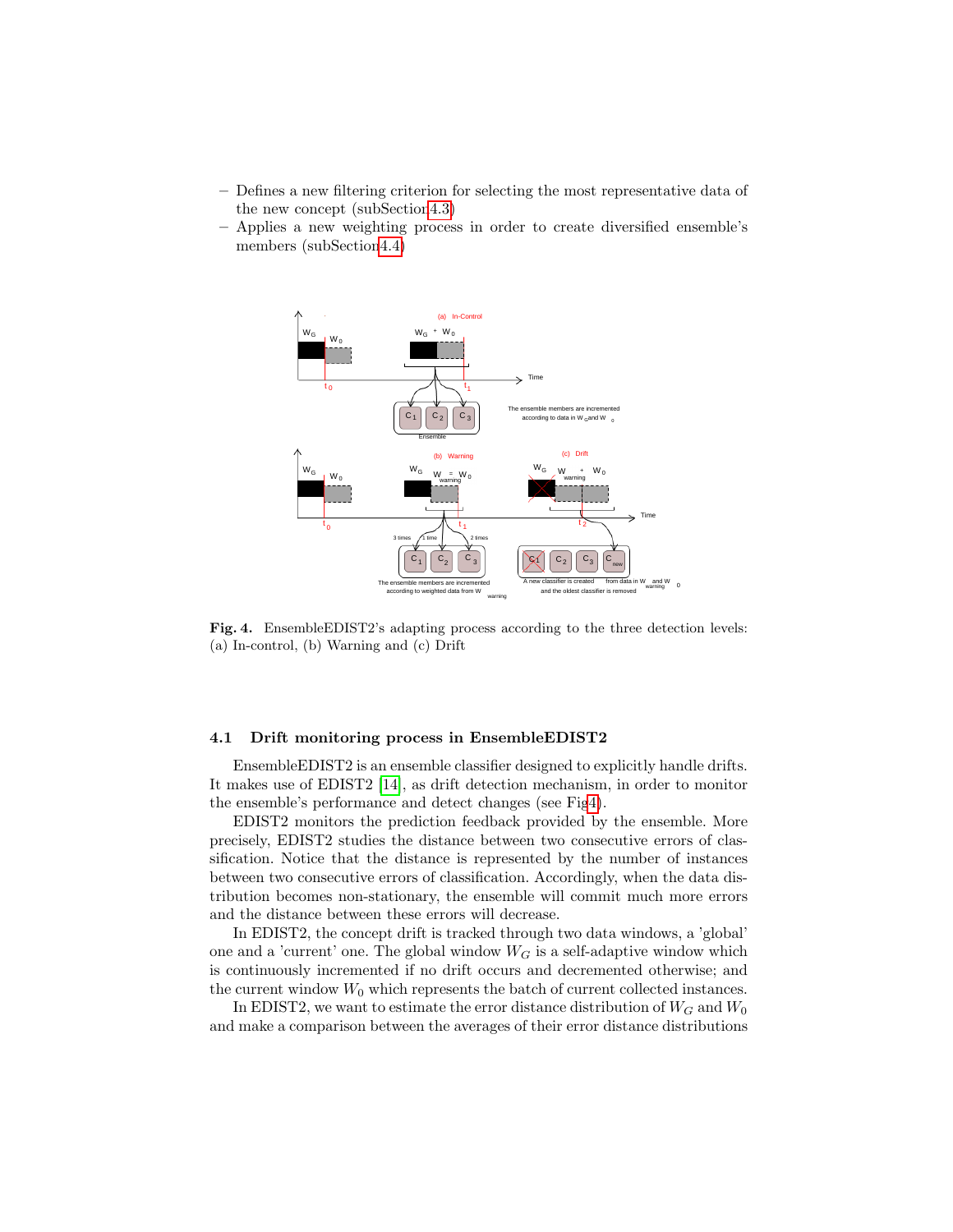in order to check a difference. As stated before, a significant decrease in the error distance implies a change in the data distribution and suggests that the learning model is no longer appropriate.

EDIST2 makes use of a statistical hypothesis test in order to compare  $W_G$  and  $W_0$  error distance distributions and check whether the averages differ by more than the threshold  $\epsilon$ . It is worth underlining that there is no a priori definition of the threshold  $\epsilon$ , in the sense that it does not require any a priori adjusting related to the expected speed or severity of the change.  $\epsilon$  is autonomously adapted according to a statistical hypothesis test (for more details please refer ti [\[14\]](#page-18-9)).

The intuition behind EDIST2 is to monitor  $\mu_d$  which represents difference between  $W_G$  and  $W_0$  averages and accordingly three thresholds are defined:

- In-Control level:  $\mu_d \leq \epsilon$ ; within this level, we confirm that there is no change between the two distributions, so we enlarge  $W_G$  by adding  $W_0$  's instances. Accordingly, all the ensemble members are incremented according to data samples in  $W_G$  and  $W_0$ .
- *Warning level:*  $\mu_d > \epsilon$ ; within this level, the instances are stored in an warning chunk  $W_{warning}$ . Accordingly, all the ensemble members are incremented according to weighted data from  $W_{warning}$ . (The weighting process will be explained in  $subSection 4.4$ )
- Drift level:  $\mu_d > \epsilon + \sigma_d$ ; within this level, the drift is confirmed and  $W_G$ is decremented by only containing the instances stored since the warning level, i.e., in  $W_{warning}$ . Additionally, a new base classifier is created from scratch and trained according to data samples in  $W_{warm}$ , then the oldest classifier is removed from the ensemble.

#### <span id="page-7-0"></span>4.2 EnsembleEDIST2's diversity by variable-sized block technique

In EnsembleEDIST2, the size of data-block is not defined according to the number of instances, as it is the case of conventional *block-based ensembles*, but according to the number of errors committed during the learning process. More precisely, the data-block  $W_0$ , in EnsembleEDIST2, is constructed by collecting the instances that exist between  $N_0$  errors.

As depicted in Fig[.5](#page-8-2), when the drift is abrupt, the ensemble commits  $N_0$ errors in short drifting time. However, when the drift is gradual, the ensemble commits  $N_0$  errors in relatively longer drifting time. Hence, according to this strategy, the block size is variable and adjusted according to drift characteristics.

It is worth to underline that EnsembleEDIST2 can offer a compromise between fast reaction to abrupt drift and stable behavior regarding gradual drift. This is a desirable property for handling complex drift which may present different characteristics in the same time, and accordingly EnsembleEDIST2 can avoid the problem of tuning off the size of data-block as it is the case of most block-based approaches.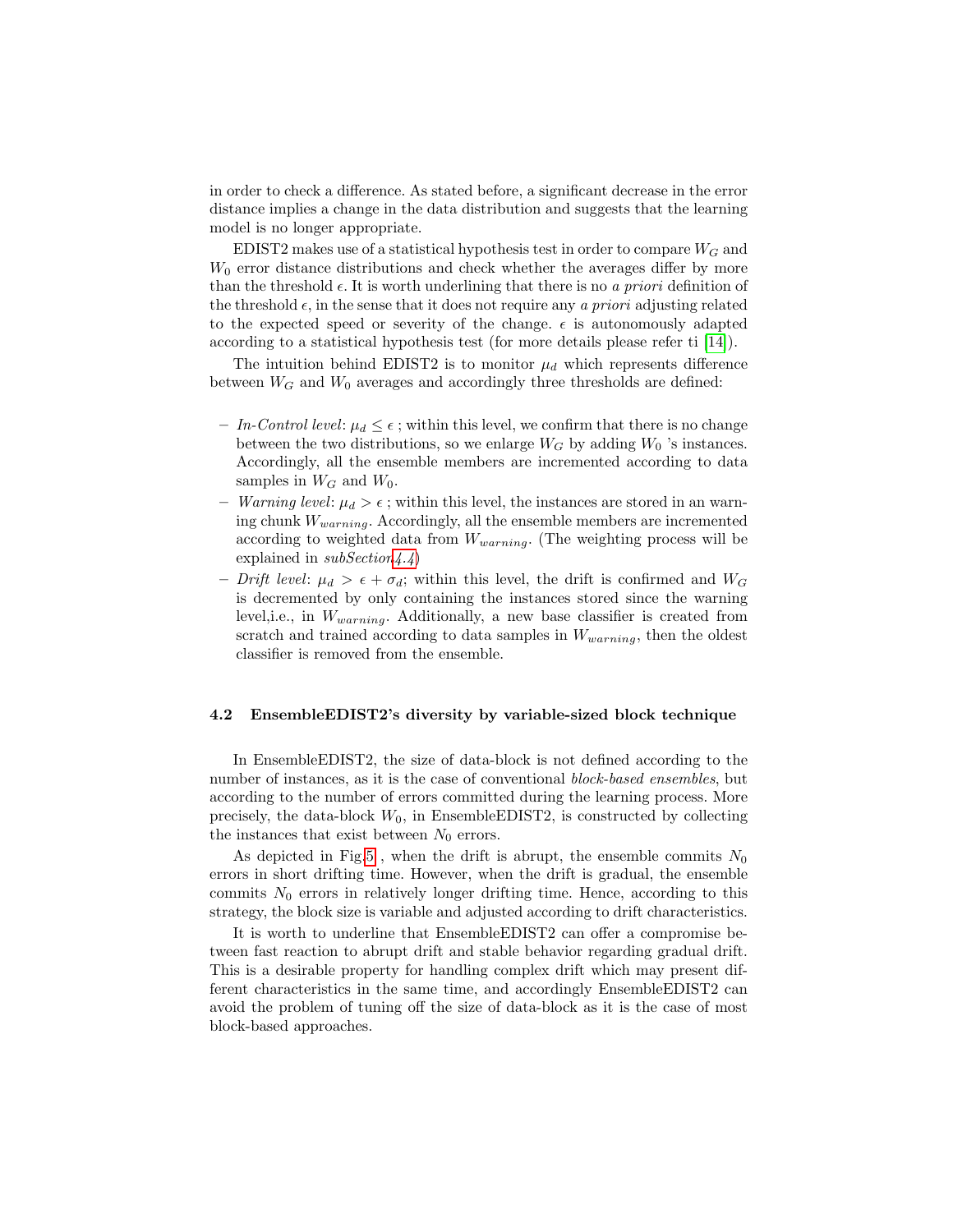

<span id="page-8-2"></span>Fig. 5. Variable data-block technique in EnsembleEDIST2

#### <span id="page-8-0"></span>4.3 EnsembleEDIST2's diversity by new filtering-data criterion

Differently from conventional filtering-data ensembles, which filter data according to similarity in the feature space, EnsembleEDIST2 defines a new filtering criterion. It filters the instances that trigger the warning level. More precisely, each time the ensemble reaches the warning level, the instances are gathered in a warning chunk  $W_{warming}$  in order to re-use them for training the ensemble's members (see Fig[.6.](#page-9-0)a). This is an interesting point when dealing with local drift because drifting data are scarce and not continuously provided. It is possible that a certain amount of drifting data can be found in zones  $(1), (2), (3)$  and (4) but not quite sufficient to reach the drift level. Accordingly, by considering these data for updating the ensemble's members, EnsembleEDIST2 can ensure a rapid recovery from local drift.

In contrast, conventional filtering-data ensembles are unable the define in which zone the drift has occurred, thus, they may update the ensemble's members with data filtered from unchanged feature space; which in turn may delay the performance correctness.

#### <span id="page-8-1"></span>4.4 EnsembleEDIST2's diversity by new weighting-data process

The focus in EnsembleEDIST2 is to maximize the use of data present in Wwarning for accurately updating the ensemble. More precisely, the data in  $W_{\text{warning}}$  are weighted according to the same weighting process used in On-line bagging [\[19\]](#page-18-8). Namely, each *instance* from  $W_{warning}$  is re-used k times for training the base classifier  $C_i$ , where the weight k is drawn from a  $Poisson(1)$ distribution (see Appendi[x7\)](#page-15-0).

Generally, the weighting process in EnsembleEDIST2 offers twofold advantages. First, it intensifies the re-use of underrepresented class data and helps to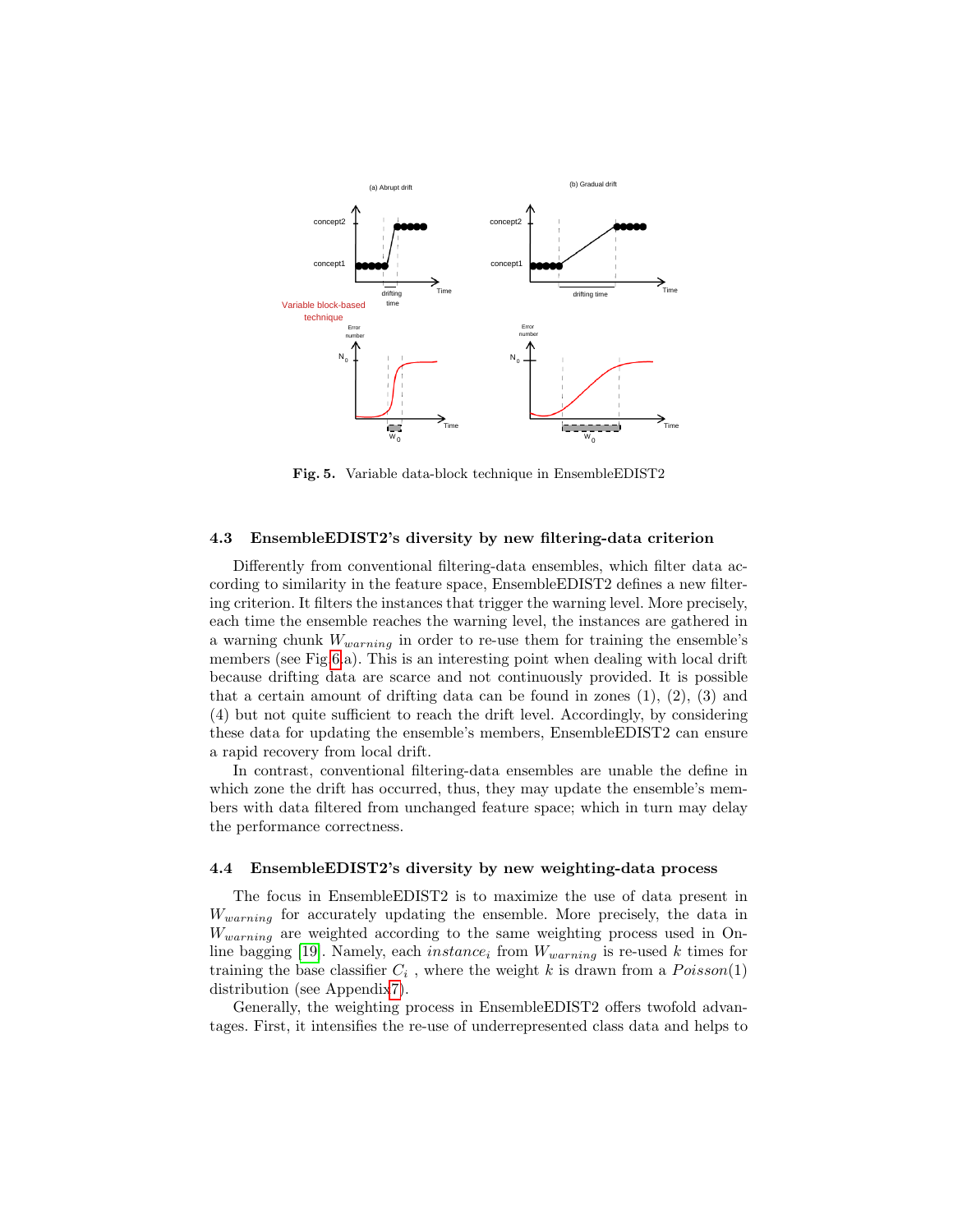deal with scarcity of instances that represent the local drift. Second, it permits faster recovery from global drift than conventional weighting-data ensembles. As it is known, during global drift, the change affects a large amount of data. Hence, differently from conventional weighting-data ensembles, which apply the weighting process to all the data sets; EnsembleEDIST2 only weights the instances present in  $W_{warning}$  (see Fig[.6.](#page-9-0)b). Accordingly, it can avoid to accentuate the decrease of the ensemble's performance during global drift, and ensure a fast recovery.



<span id="page-9-0"></span>Fig. 6. (a) Filtering-data technique and (b) Weighting-data technique in EnsembleEDIST2

## 5 Experiments and performance analysis

#### 5.1 Experimental evaluation

Synthetic Datasets In this investigation, we are studying six different scenarios of complex concept drift as depicted in Table [2](#page-10-0) . All synthetic datasets contain 100, 000 instances and one concept drift where the starting and the ending time are predefined. For gradual drift, the drifting time lasts 30, 000 instances (it begins at  $t_{start}=40,000$  and ends at  $t_{end} = 70,000$ ). For abrupt drift, the drift occurs at  $t = 50,000$ .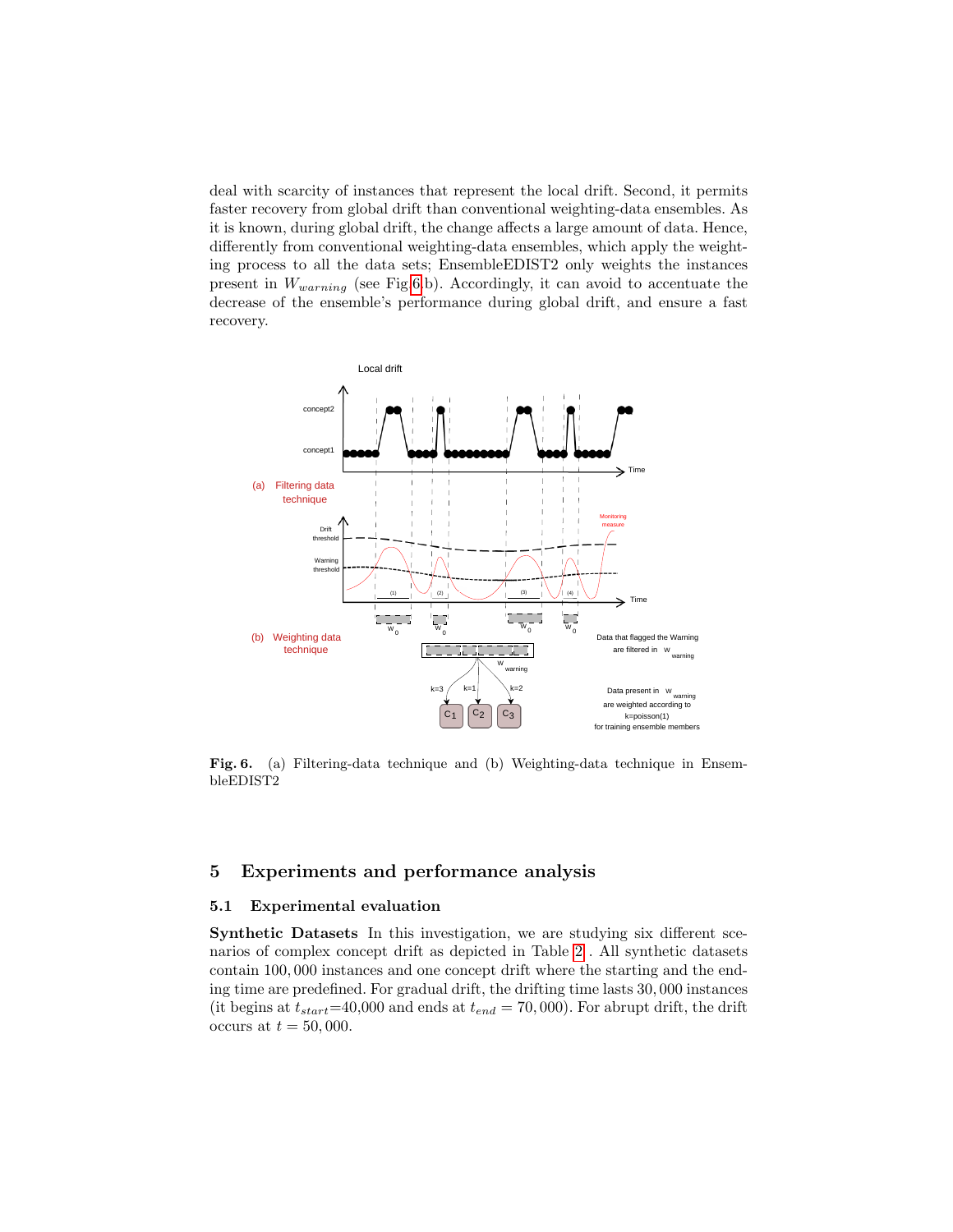<span id="page-10-0"></span>

| Complex Drift Characteristics |               |          | <b>Synthetic Datasets</b> |  |  |
|-------------------------------|---------------|----------|---------------------------|--|--|
| <b>Speed</b><br><b>Nature</b> |               | Severity |                           |  |  |
|                               | Continuous    | Local    | Hyperplane [10]           |  |  |
| Gradual                       |               | Global   | $RBF$ [2]                 |  |  |
|                               | Probabilistic | Local    | SEA Gradual [24]          |  |  |
|                               |               | Global   | STAGGER Gradual [23]      |  |  |
| Abrupt                        |               | Local    | SEA Abrupt [24]           |  |  |
|                               |               | Global   | STAGGER Abrupt [23]       |  |  |

Table 2. Different types of Complex Drift handled in this investigation

#### Real Datasets

Electricity Dataset (48,312 instances, 8 attributes, 2 classes) is a real world dataset from the Australian New South Wales Electricity Market [\[9\]](#page-18-13). In this electricity market, the prices are not fixed and may be affected by demand and supply. The dataset covers a period of two years and the instances are recorded every half an hour. The classification task is to predict a rise (UP) or a fall (DOWN) in the electricity price. Three numerical features are used to define the feature space: the electricity demand in current region, the electricity demand in the adjacent regions and the schedule of electricity transfer between the two regions.

This dataset may present several scenarios of complex drift. For instance, a gradual continuous drift may occur when the users progressively change their consumption habits during a long time period. Likewise, an abrupt drift may occur when the electricity prices suddenly increase due to unexpected events (e.g., political crises or natural disasters). Moreover, the drift can be local if it impacts only one feature (e.g., the electricity demand in current region); or global if it impacts all the features.

Spam Dataset (9,324 instances, 500 attributes, 2 classes) is a real world dataset containing email messages from the Spam Assassin Collection Project [\[11\]](#page-18-14). The classification task is to predict if a mail is a spam or legitimate. The data set contains 20% of spam mailing. The feature space is defined by a set of numerical features such as the number of receptors, textual attributes describing the mail contain and sender characteristics...

This dataset may present several scenarios of complex drift. For instance, a gradual drift may occur when the user progressively changes his preferences. However, an abrupt drift may occur when the spammer rapidly changes the mail content to trick the spam filter rules. It is worth to underline that the drift can also be continuous when the spammer starts to change the spam content; but the filter continues to correctly detect them. In the other side, the drift can be probabilistic when the spammer starts to change the spam content; but the filter fails in detecting some of them.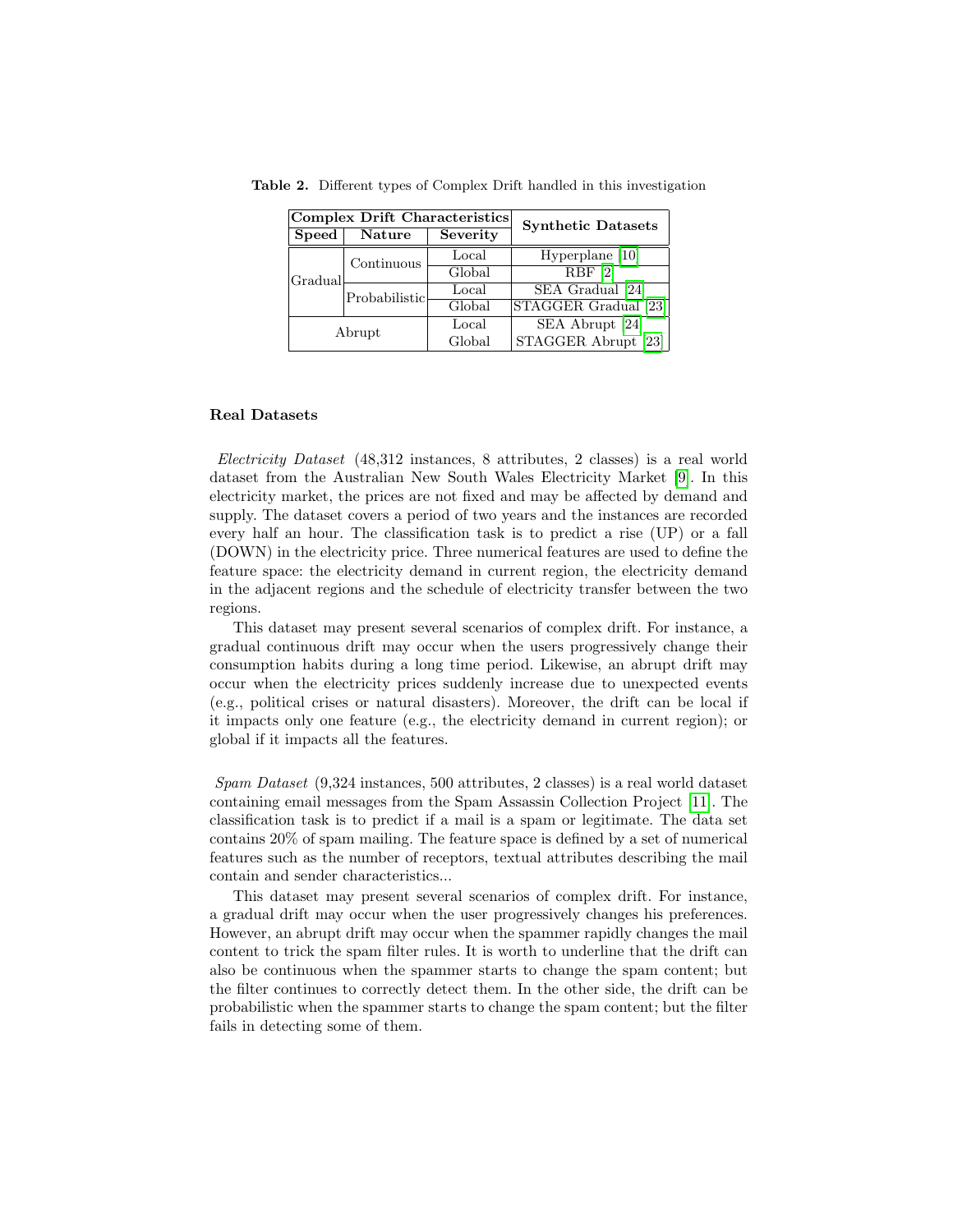Evaluation criteria When dealing with evolving data streams, the objective is to study the evolution of the EnsembleEDIST2 performance over time and see how quick the adaptation to drift is. According to Gama et al. [\[8\]](#page-18-15) the prequential accuracy is a suitable metric to evaluate the learner performance in presence of concept drift. It proceeds as follows: each instance is firstly used for testing then for training. Hence, the accuracy is incrementally updated using the maximum available data; and the model is continuously tested on instances that it has not already seen (for more details please refer to [\[8\]](#page-18-15)).

Parameter Settings All the tested approaches were implemented in the java programming language by extending the Massive Online Analysis (MOA) software [\[2\]](#page-17-4). MOA is an online learning framework for evolving data streams and supports a collection of machine learning methods.

For comparison, we have selected well known ensemble approaches according to each category:

- Block-based ensemble: AUE (Accuracy Updated Ensemble) [\[5\]](#page-17-0), AWE (Accuracy Weighted Ensemble) [\[16\]](#page-18-4) and LearnNSE [\[20\]](#page-18-5) with block size equal to 500 instances.
- Weighting-data ensemble: LeveragingBag [\[3\]](#page-17-1) and OzaBag [\[19\]](#page-18-8)
- Filtering-data ensemble: LimAttClass [\[1\]](#page-17-3)

For all these approaches, the ensemble's size was fixed to 10 and the Hoeffding Tree (HT) [\[7\]](#page-18-16) was used as base learning algorithm.

It is worth to notice that EnsembleEDIST2 makes use of two parameters:  $N_0$ which is the number of error in  $W_0$  and  $m$  which is the number of base classifiers among the ensemble. In this investigation, we respectively set  $N_0 = 30$  and  $m = 3$  according to empirically studies done in *subSections* [5.2](#page-11-0) and [5.2.](#page-12-0)

#### 5.2 Comparative study and interpretation

<span id="page-11-0"></span>Impact of  $N_0$  on EnsembleEDIST2 performance EnsembleEDIST2 makes use of the parameter  $N_0$  in order to define the minimum number of error occurred in  $W_0$ . Recall that  $W_0$  represents the batch of current collected instances. This batch is constructed by collecting the instances that exist between  $N_0$  errors.

It is interesting to study the impact of  $N_0$  on the accuracy according to different scenarios of complex drift. For this purpose, we have done the following experiments: for each scenario of complex drift, the accuracy of EnsembleEDIST2 is presented by varying  $N_0$  values (see Table [3\)](#page-12-1).

Based on these results, we can conclude that the performance of EnsembleEDIST2 in handling different scenarios of complex drifts is weakly sensitive to  $N_0$ . Hence, we have decided to use  $N_0 = 30$  as it has achieved the best accuracy rate in most cases.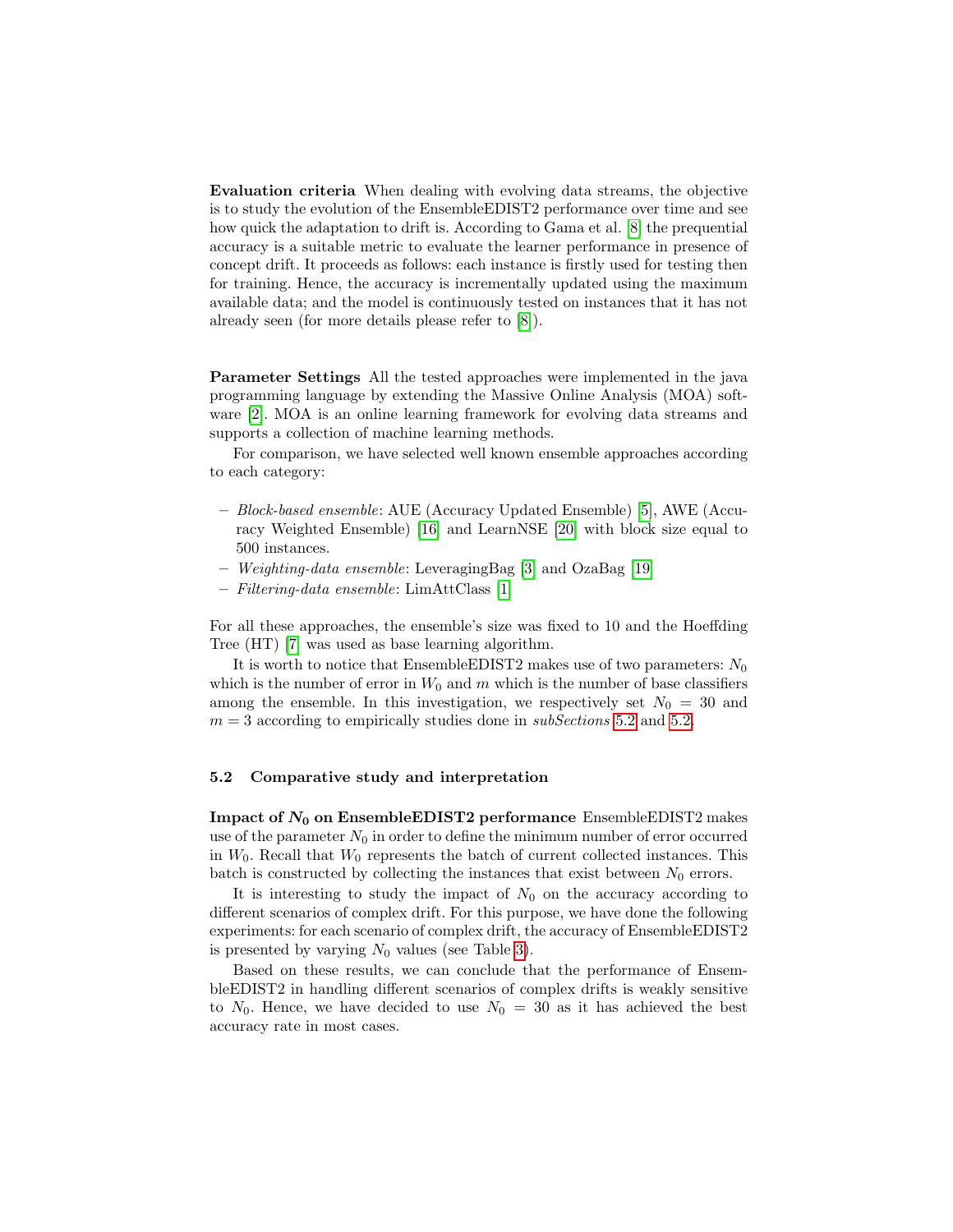| Complex drift                 | Gradual Continuous |            |       | Gradual Probabilistic                                 | Abrupt |        |  |
|-------------------------------|--------------------|------------|-------|-------------------------------------------------------|--------|--------|--|
|                               | Local              | Global     | Local | Global                                                | Local  | Global |  |
| Synthetic database Hyperplane |                    | <b>RBF</b> |       | SEA Gradual STAGGER Gradual SEA Abrupt STAGGER Abrupt |        |        |  |
| $N_0 = 30$                    | 98,6               | 95.9       | 97.2  | 91,6                                                  | 97.9   | 99.6   |  |
| $N_0 = 60$                    | 98,2               | 95,9       | 97,2  | 91,5                                                  | 98,1   | 99,6   |  |
| $N_0 = 90$                    | 98,2               | 95.6       | 97,1  | 91,6                                                  | 97.5   | 99,6   |  |
| $N_0 = 120$                   | 98.3               | 95,9       | 97,1  | 91,6                                                  | 98,2   | 99,6   |  |
| $N_0 = 150$                   | 98.3               | 95.6       | 97,1  | 91,7                                                  | 97,5   | 99,6   |  |

<span id="page-12-1"></span>**Table 3.** Prequential accuracy for different values of  $N_0$  in EnsembleEDIST2

<span id="page-12-0"></span>Impact of ensemble size on EnsembleEDIST2 performance EnsembleEDIST2 makes use of the parameter  $m$  in order to define the number of classifiers in the ensemble. Accordingly, it is interesting to study the impact of m on ensemble's performance according to different scenarios of complex drift.

According to Tabl[e4,](#page-12-2) it is noticeable that the size of EnsembleEDIST2 does not impact significantly the performance in handling different scenarios of complex drift. Hence, we have decided to use  $m = 3$  as it achieved the best accuracy rate in most cases and it allows to limit the computational complexity of the ensemble.

| Complex drift                 | Gradual Continuous |           |       | Gradual Probabilistic                                 | Abrupt |        |  |
|-------------------------------|--------------------|-----------|-------|-------------------------------------------------------|--------|--------|--|
|                               | Local              | Global    | Local | Global                                                | Local  | Global |  |
| Synthetic database Hyperplane |                    | $\rm RBF$ |       | SEA Gradual STAGGER Gradual SEA Abrupt STAGGER Abrupt |        |        |  |
| $m=3$                         | 98.6               | 95.9      | 97.2  | 91.6                                                  | 97.9   | 99,6   |  |
| $m=5$                         | 98.6               | 95.9      | 97.1  | 91.6                                                  | 98     | 99,6   |  |
| $m=10$                        | 98.4               | 95.8      | 97.2  | 91,1                                                  | 97,6   | 99,6   |  |

<span id="page-12-2"></span>Table 4. Accuracy of EnsembleEDIST2 with different number of base classifiers

Accuracy of EnsembleEDIST2 Vs other ensembles Tabl[e5](#page-13-0) summarizes the average of prequential accuracy during the drifting phase. The objective of this experiment is to study the ensemble performance in the presence of different scenarios of complex drift. Firstly, it is noticeable that EnsembleEDIST2 has achieved better results than block-based ensembles in handling different types of abrupt drift. During abrupt drift (independently of being local of global), the change is rapid; thus AUE, AWE and LearnNSE present difficulty in tuning off the block size to offer a compromise between fast reaction to drift and high accuracy. However, EnsembleEDIST2 is able to autonomously train ensemble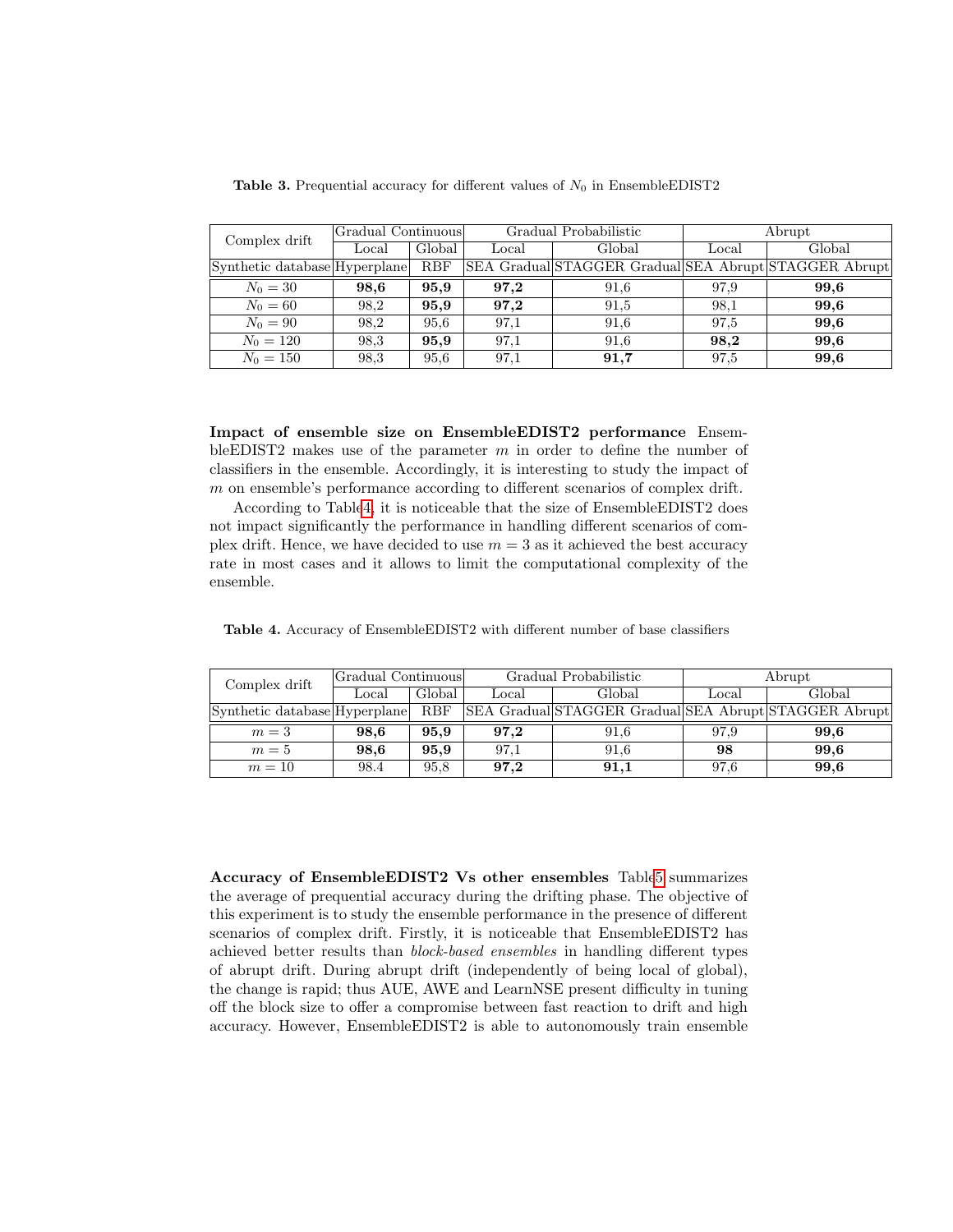members with variable amount of data at each time process, thus it can efficiently handle abrupt drift.

Secondly, it is noticeable that EnsembleEDIST2 outperforms weighting-data ensembles in handling different categories of global drift. During global drift (either continuous, probabilistic or abrupt), the change affects a large amount of data; thus when LeveragingBag and OzaBag intensify the re-use of data for training ensemble members, the performance's decrease is accentuated. In contrast, EnsembleEDIST2 duplicates only a set of filtered instances for training the ensemble members, that is why it is more accurate in handling global drift.

Thirdly, it is noticeable that EnsembleEDIST2 outperforms the filtering-data ensembles in handling different categories of local drift. During local drift (either continuous, probabilistic or abrupt), the change affects a little amount of data; thus the choice of the filtering criterion is a essential point for efficiently handling local drift. EnsembleEDIST2 defines a new filtering criterion, which is based on selecting the data that triggered the warning level. These data are the most representative of the new concept, thus when training the ensemble's members accordingly, it makes it more efficient for handling local drift.

EnsembleEDIST2 has also been tested through real world data sets which represent different scenarios of drift. It is worth underlining that the size of these data sets is relatively small comparing to the synthetic ones. Despite the different features of each real data set, encouraging results have been found where EnsembleEDIST2 has achieved the best accuracy in all the datasets (see Tabl[e6\)](#page-14-0).

To sum, it is worth to underline that the combination of the three diversity techniques in EnsembleEDIST2 is beneficial for handling different scenarios of complex drift in the same time.

| Complex Drift     |                |            | Gradual Continuous | Gradual Probabilistic |                                                       | Abrupt |        |
|-------------------|----------------|------------|--------------------|-----------------------|-------------------------------------------------------|--------|--------|
|                   |                | Local      | Global             | Local                 | Global                                                | Local  | Global |
| Synthetic Dataset |                | Hyperplane | <b>RBF</b>         |                       | SEA Gradual STAGGER Gradual SEA Abrupt STAGGER Abrupt |        |        |
| EnsembleEDIST2    |                | 98,604     | 95,982             | 97,211                | 91,609                                                | 98,196 | 99,605 |
|                   | AUE            | 94.187     | 95,611             | 94.547                | 90,381                                                | 95,234 | 98,367 |
| Block-based       | AWE            | 94,054     | 95,018             | 94,563                | 90,551                                                | 95,23  | 98,367 |
|                   | $\rm LearnNSE$ | 96,369     | 95,44              | 94,372                | 85,873                                                | 95,079 | 39,049 |
| Weighting-data    | LeveragingBag  | 98.6       | 95.8               | 97,1                  | 89.1                                                  | 98.2   | 94,3   |
|                   | OzaBag         | 98,195     | 93,533             | 96,982                | 69.21                                                 | 98,132 | 96,64  |
| Filtering-data    | LimAttClass    | 91,281     | 94,186             | 91.126                | 86,553                                                | 91,226 | 94,893 |

<span id="page-13-0"></span>Table 5. Accuracy of EnsembleEDIST2 Vs. other ensembles in synthetic datasets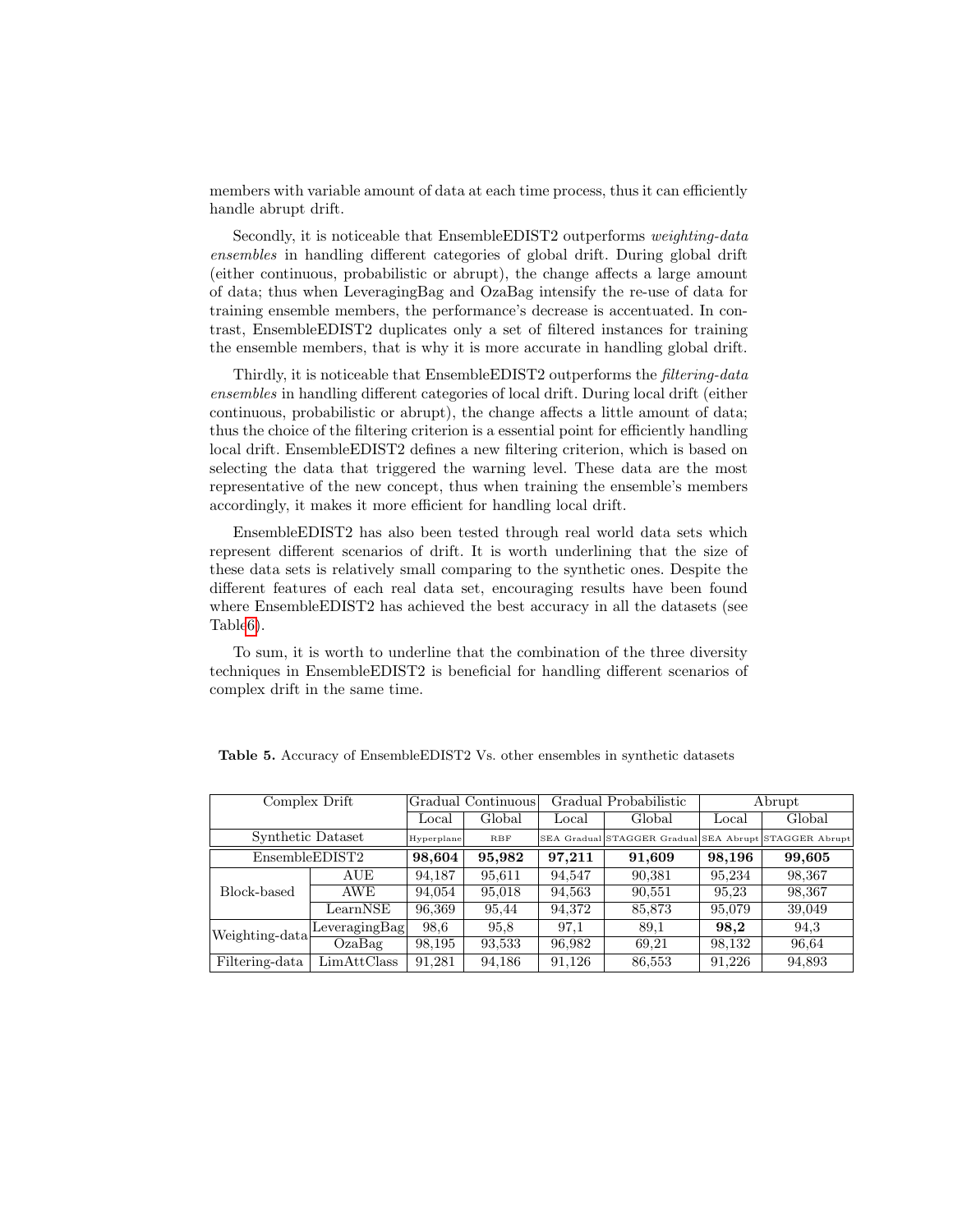<span id="page-14-0"></span>

| Real Dataset   | Electricity Spam |       |       |
|----------------|------------------|-------|-------|
| EnsembleEDIST2 | 84,8             | 89,2  |       |
|                | AUE              | 69,35 | 79,34 |
| Block-based    | <b>AWE</b>       | 72,09 | 60,25 |
|                | LearnNSE         | 72,07 | 60,33 |
| Weighting-data | LeveragingBag    | 83.8  | 88,2  |
|                | OzaBag           | 82,3  | 82,7  |
| Filtering-data | LimAttClass      | 82,6  | 63,9  |

Table 6. Accuracy of EnsembleEDIST2 Vs. other ensembles in real datasets

## 6 Conclusion

In this paper, we have presented a new study of the role of diversity among the ensemble. More precisely, we have highlighted the advantages and the limits of three widely used diversity techniques (block-based data, weighting-data and filtering data) in handling complex drift.

Additionally, we have presented a new ensemble approach, namely EnsembleEDIST2, which combines these three diversity techniques. The intuition behind this approach is to explicitly handle drifts by using the drift detection mechanism EDIST2. Accordingly, the ensemble performance is monitored through a self-adaptive window. Hence, EnsembleEDIST2 can avoid the problem of tuning off the size of the batch data as it is the case of most block-based ensemble approaches, which is a desirable property for handling abrupt drifts. Secondly, it defines a new filtering criterion, which is based on selecting the data that trigger the warning level. Thanks to this property, EnsembleEDIST2 is more efficient for handling local drifts then conventional filtering-data ensembles, which are only based on filtering data according to similarity on feature space. Then, differently from the conventional weighting-data ensembles which apply the weighting process to all the data stream; EnsembleEDIST2 only intensifies the re-use of most representative data of the new concept, which is a desirable property for handling global drifts.

EnsembleEDIST2 has been tested different scenarios of complex drift. Encouraging results were found, comparing to similar approaches, where EnsembleEDIST2 has achieved the best accuracy rate in all datasets; and presented a stable behavior in handling different scenarios of complex drift.

It worth to underline that in the present investigation, the ensemble size, i.e., the number of ensemble members, was fixed. Hence it is interesting, for future work, to perform a strategy for dynamically adapting the ensemble size. The focus is that, during stable period, the ensemble size is maintained fixed; whereas during the drifting phase the size is autonomously adapted. This may ameliorate the performance and reduce the computational cost among the ensemble.

Acknowledgements The second author acknowledges the support of the Regional project REPAR, funded by the French Region Hauts-de-France.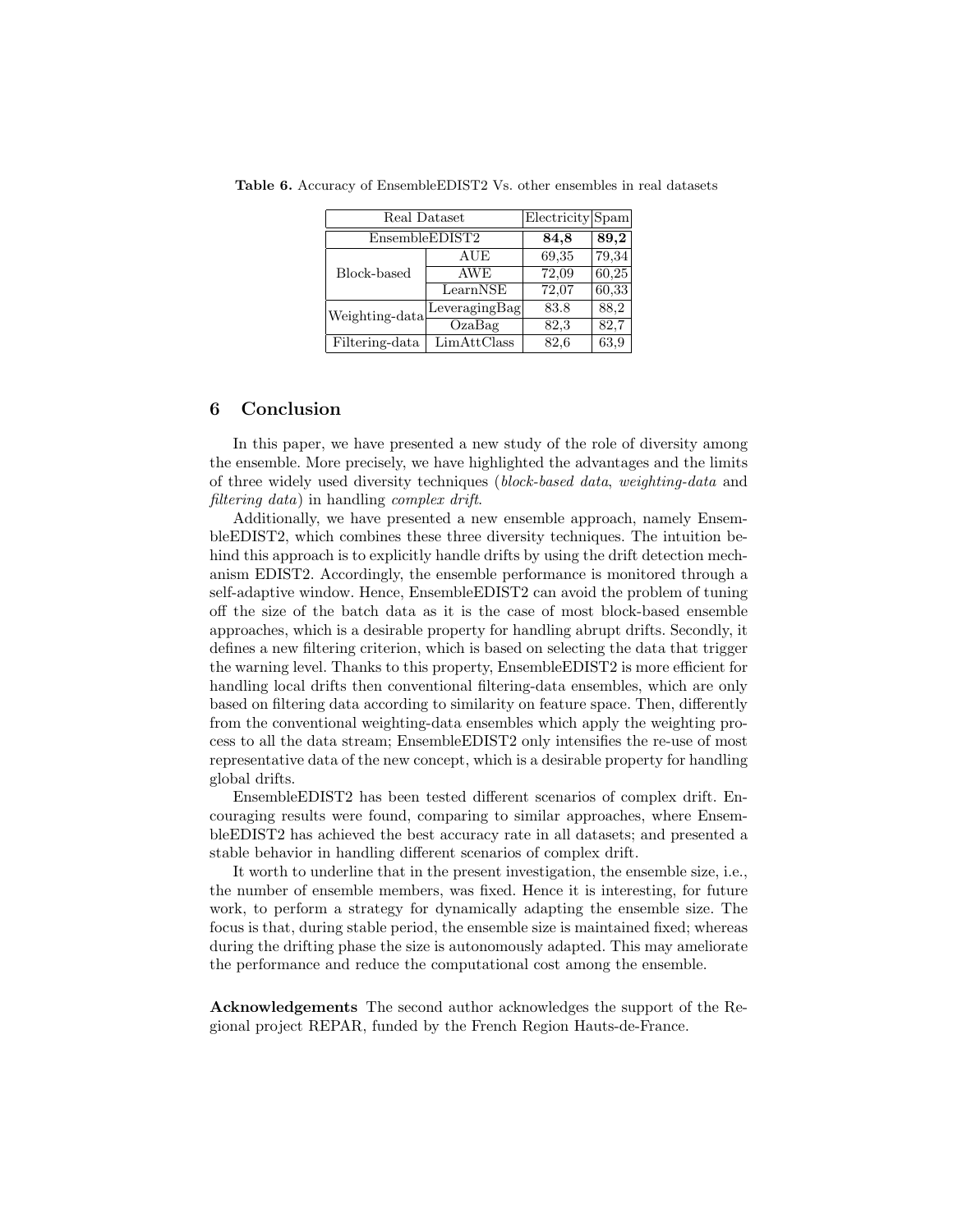## <span id="page-15-0"></span>7 EnsembleEDIST2 pseudo code

| Algorithm EnsembleEDIST2                                                            |
|-------------------------------------------------------------------------------------|
| <b>Input:</b> $(x, y)$ : Data Stream                                                |
| $N_0$ : number of error to construct the window                                     |
| $m:$ number of base classifier                                                      |
| <b>Output:</b> Trained ensemble classifier $E$                                      |
| for each base classifier $C_i$ from E<br>1.                                         |
| $InitializeClassifier(C_i)$<br>2.                                                   |
| 3.<br>end for                                                                       |
| $W_G \leftarrow CollectInstances(E, N_0)$<br>4.                                     |
| 5.<br>$W_{warning} \leftarrow \emptyset$                                            |
| 6.<br>repeat                                                                        |
| $W_0 \leftarrow CollectInstances(E, N_0)$<br>7.                                     |
| $Level \leftarrow detectedLevel(W_G, W_0)$<br>8.                                    |
| switch (Level)<br>9.                                                                |
| case 1: Incontrol<br>10.                                                            |
| 11.<br>$W_G \leftarrow W_G \cup W_0$                                                |
| $UpdateParameters(W_G, W_0)$<br>12.                                                 |
| 13.<br>Increment all ensemble's members of $E$ according to instances in            |
| $W_G$                                                                               |
| end case 1<br>14.                                                                   |
| case 2: Warning                                                                     |
| $W_{warning} \leftarrow W_{warning} \cup W_0$<br>15.                                |
| $UpdateParameters(W_{warning}, W_0)$<br>16.                                         |
| $Weighting Data Process(E, W_{warning})$<br>17.                                     |
| 18.<br>end case 2                                                                   |
| case 3: $Drift$                                                                     |
| Create a new base classifier $C_{new}$ trained on instances in $W_{warming}$<br>19. |
| 20.<br>$E \leftarrow E \cup C_{new}$                                                |
| Remove the oldest classifier from $E$<br>21.                                        |
| 22.<br>$W_G \leftarrow W_{warning}$                                                 |
| 23.<br>$W_{warning} \leftarrow \emptyset$                                           |
| 24.<br>end case 3                                                                   |
| 25.<br>end switch                                                                   |
| 26.until The end of the data streams                                                |

Algorithm  $DetectedLevel(W_G, W_0)$ 

**Input:**  $W_G$ : Global data window characterized by:

 $N_G$ : error number  $\mu_G$ : error distance mean σG:error distance standard deviation  $W_0$ : Current data window characterized by:  $N_0$ : error number,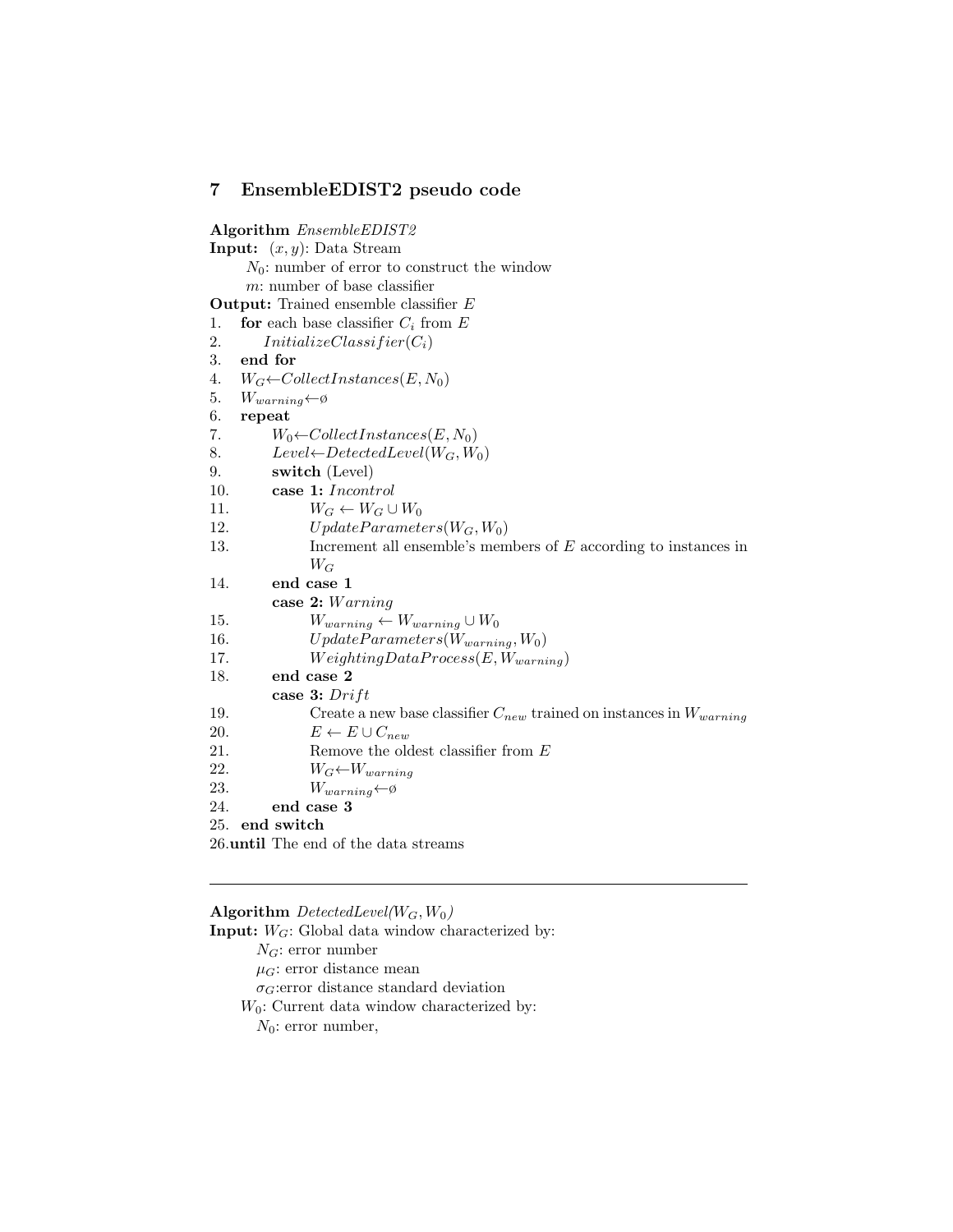$\mu_0$ : error distance mean,  $\sigma_0$ : error distance standard deviation Output: Level: detection level 1.  $\mu_d \leftarrow \mu_G - \mu_0$ 2.  $\sigma_d \leftarrow \sqrt{\frac{\sigma_G^2}{N_G} + \frac{\sigma_0^2}{N_0}}$ 3.  $\epsilon \leftarrow t_1 - \alpha * \sigma_d$ <br>4. if  $(\mu_d > \epsilon +$ if  $(\mu_d > \epsilon + \sigma_d)$ 5.  $Level \leftarrow Dritt$ 6. else if  $(\mu_d > \epsilon)$ 7. Level←W arning 8. else Level←Incontrol 9. end if 10. end if 11. return (Level)

Algorithm  $CollectInstances(E, N_0)$ 

**Input:**  $(x, y)$ : Data Stream  $N_0$ : number of error to construct the window C: trained ensemble classifier E Output: W: Data window characterized by: N: error number  $\mu$ : error distance mean σ:error distance standard deviation 1.  $W \leftarrow \emptyset$ 2.  $N \leftarrow 0$ 3.  $\mu \leftarrow 0$ 4.  $\sigma \leftarrow 0$ 5. repeat for each instance  $x_i$ 6. Prediction  $\leftarrow$  unweightedMajorityV ote $(E, x_i)$ 7. **if**  $(Prediction = false)$ 8.  $d_i \leftarrow computeDistance()$ 9.  $\mu \leftarrow \frac{N}{N+1} \mu + \frac{d_i}{N+1}$ 10.  $\sigma \leftarrow \sqrt{\frac{N-1}{N} \sigma^2 + \frac{(d_i - \mu)^2}{N+1}}$ 10.  $N \leftarrow N + 1$ <br>11.  $N \leftarrow N + 1$ 12. end if 13.  $W \leftarrow W \cup \{x_i\}$ 14. until  $(N = N_0)$ 15. return (W)

## Algorithm  $UpdateParameters(W_G, W_0)$

**Input:**  $W_G$ : Global data window characterized by:

 $N_G$ : error number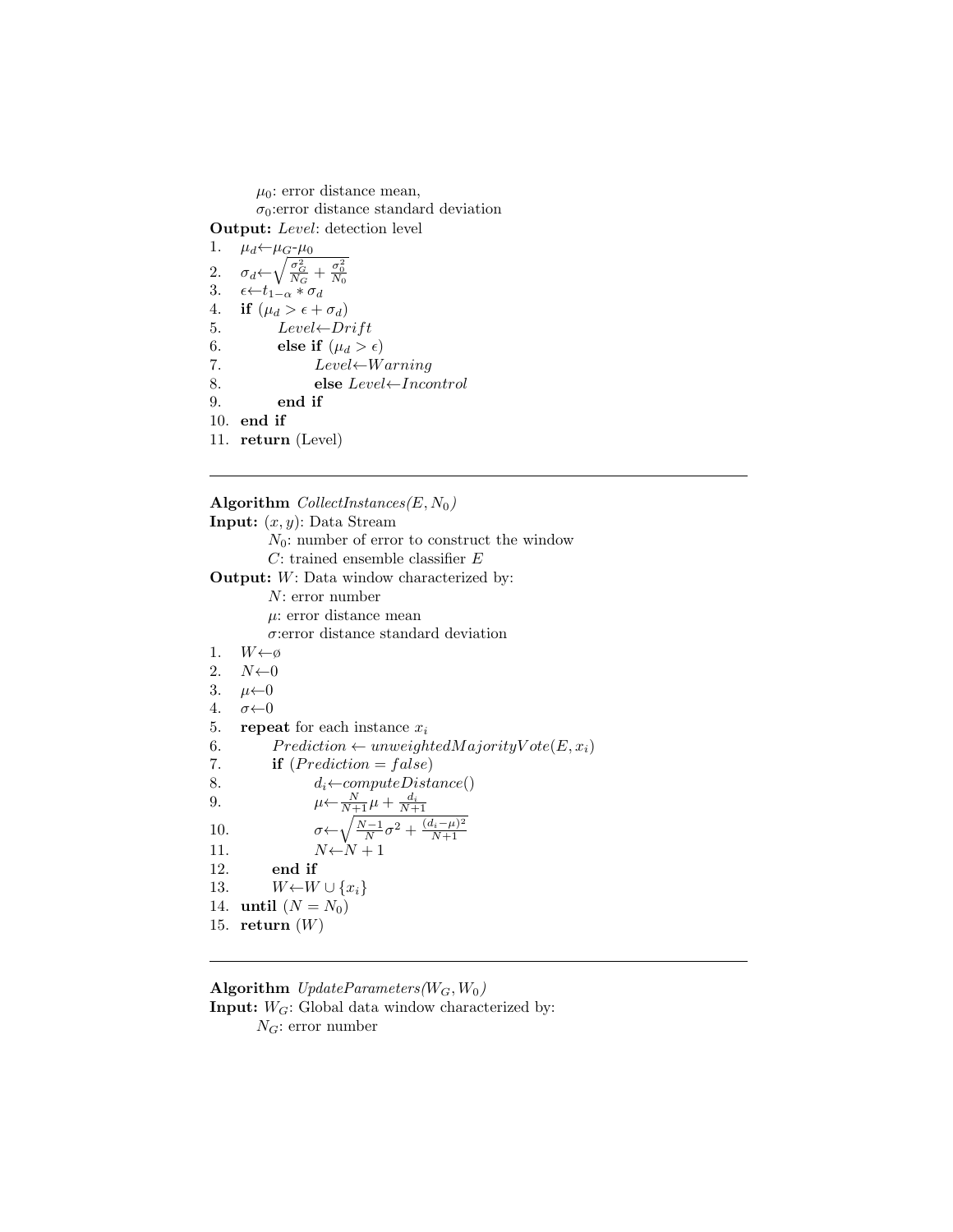$\mu_G$ : error distance mean  $\sigma_G$ : error distance standard deviation  $W_0$ : Current data window characterized by:  $N_0$ : error number,  $\mu_0$ : error distance mean,  $\sigma_0$ : error distance standard deviation **Output:** Updated parameters of  $W_G$ 

1. 
$$
\mu_G \leftarrow \frac{1}{N_G + N_0} (N_G \cdot \mu_G + N_0 \cdot \mu_0) \ \sigma_G \leftarrow \sqrt{\frac{N_G \sigma_G^2 + N_0 \sigma_0^2}{N_G + N_0} + \frac{N_G N_0}{(N_G + N_0)^2} (\mu_G - \mu_0)^2}
$$
  
2.  $N_G \leftarrow N_G + N_0$ 

Algorithm  $WeightingDataProcess(E, W_{warning})$ Input: E: Ensemble Classifier  $W_{warning}$ : Window of data **Output:** E: Updated ensemble classifier 1. **for** each instance  $x_i$  from  $W_{warning}$ 2. **for** each base classifier  $C_i$  from  $E$ 3.  $k \leftarrow poisson(1)$ 4.  $\qquad \qquad \mathbf{do} \; k \; \text{times}$ 5.  $TrainClassifier(C_i, x_i)$ 6. end do 7. end for 8. end for

## References

- <span id="page-17-3"></span>1. Bifet, A., Frank, E., Holmes, G., Pfahringer, B., Sugiyama, M., Yang, Q.: Accurate ensembles for data streams: Combining restricted hoeffding trees using stacking. In: 2nd Asian Conference on Machine Learning (ACML2010). pp. 225–240 (2010)
- <span id="page-17-4"></span>2. Bifet, A., Holmes, G., Kirkby, R., Pfahringer, B.: MOA: massive online analysis. Journal of Machine Learning Research 11, 1601–1604 (2010)
- <span id="page-17-1"></span>3. Bifet, A., Holmes, G., Pfahringer, B.: Leveraging bagging for evolving data streams. In: Proceedings of the 2010 European Conference on Machine Learning and Knowledge Discovery in Databases: Part I. pp. 135–150. ECML PKDD'10, Springer-Verlag, Berlin, Heidelberg (2010), [http://dl.acm.org/citation.cfm?](http://dl.acm.org/citation.cfm?id=1888258.1888275) [id=1888258.1888275](http://dl.acm.org/citation.cfm?id=1888258.1888275)
- <span id="page-17-2"></span>4. Bifet, A., Holmes, G., Pfahringer, B., Kirkby, R., Gavaldà, R.: New ensemble methods for evolving data streams. In: Proceedings of the 15th ACM SIGKDD International Conference on Knowledge Discovery and Data Mining. pp. 139–148. KDD '09, ACM, New York, NY, USA (2009), [http://doi.acm.org/10.1145/1557019.](http://doi.acm.org/10.1145/1557019.1557041) [1557041](http://doi.acm.org/10.1145/1557019.1557041)
- <span id="page-17-0"></span>5. Brzezinski, D., Stefanowski, J.: Reacting to different types of concept drift: The accuracy updated ensemble algorithm. Neural Networks and Learning Systems, IEEE Transactions on 25(1), 81–94 (Jan 2014)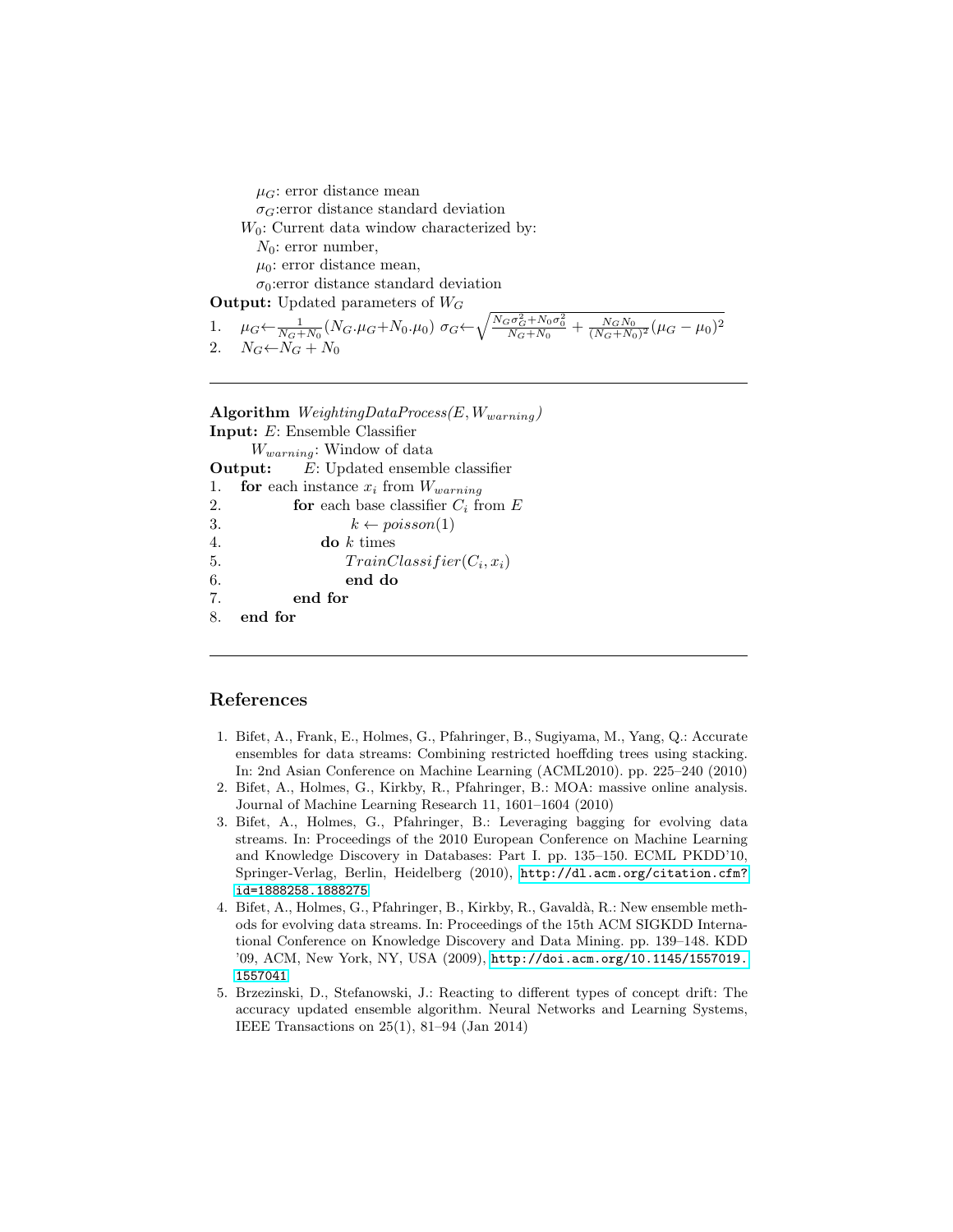- <span id="page-18-11"></span>6. Brzezinski, D., Stefanowski, J.: Accuracy updated ensemble for data streams with concept drift. In: Corchado, E., Kurzy?ski, M., Wo?niak, M. (eds.) Hybrid Artificial Intelligent Systems, Lecture Notes in Computer Science, vol. 6679, pp. 155–163. Springer Berlin Heidelberg (2011), [http://dx.doi.org/10.1007/](http://dx.doi.org/10.1007/978-3-642-21222-2_19) [978-3-642-21222-2\\_19](http://dx.doi.org/10.1007/978-3-642-21222-2_19)
- <span id="page-18-16"></span>7. Domingos, P., Hulten, G.: Mining high-speed data streams. In: Proceedings of the Sixth ACM SIGKDD International Conference on Knowledge Discovery and Data Mining. pp. 71–80. KDD00, ACM, New York, NY, USA (2000)
- <span id="page-18-15"></span>8. Gama, J., Sebastio, R., Rodrigues, P.: On evaluating stream learning algorithms. Machine Learning 90(3), 317–346 (2013)
- <span id="page-18-13"></span>9. Harries, M.: Splice-2 comparative evaluation: Electricity pricing. Tech. rep., The University of South Wales, United Kingdom (1999)
- <span id="page-18-12"></span>10. Hulten, G., Spencer, L., Domingos, P.: Mining time-changing data streams. In: Proceedings of the seventh ACM SIGKDD international conference on Knowledge discovery and data mining, San Francisco, CA, USA, August 26-29, 2001. pp. 97– 106 (2001)
- <span id="page-18-14"></span>11. Katakis, I., Tsoumakas, G., Vlahavas, I.: Tracking recurring contexts using ensemble classifiers: an application to email filtering. Knowledge and Information Systems 22(3), 371–391 (2010)
- <span id="page-18-10"></span>12. Khamassi, I., Sayed-Mouchaweh, M.: Drift detection and monitoring in nonstationary environments. In: Evolving and Adaptive Intelligent Systems (EAIS), Austria. pp. 1–6 (June 2014)
- <span id="page-18-7"></span>13. Khamassi, I., Sayed-Mouchaweh, M., Hammami, M., Gh´edira, K.: Ensemble classifiers for drift detection and monitoring in dynamical environments. In: Annual Conference of the Prognostics and Health Management Society, New Orlean, USA, 2013 (October 2013)
- <span id="page-18-9"></span>14. Khamassi, I., Sayed-Mouchaweh, M., Hammami, M., Gh´edira, K.: Self-adaptive windowing approach for handling complex concept drift. Cognitive Computation 7(6), 772–790 (2015), <http://dx.doi.org/10.1007/s12559-015-9341-0>
- <span id="page-18-3"></span>15. Khamassi, I., Sayed-Mouchaweh, M., Hammami, M., Ghédira, K.: Discussion and review on evolving data streams and concept drift adapting. Evolving Systems (Oct 2016), <http://dx.doi.org/10.1007/s12530-016-9168-2>
- <span id="page-18-4"></span>16. Kolter, J.Z., Maloof, M.A.: Dynamic weighted majority: An ensemble method for drifting concepts. J. Mach. Learn. Res. 8, 2755–2790 (Dec 2007)
- <span id="page-18-0"></span>17. Minku, L., White, A., Yao, X.: The impact of diversity on online ensemble learning in the presence of concept drift. Knowledge and Data Engineering, IEEE Transactions on 22(5), 730–742 (May 2010)
- <span id="page-18-6"></span>18. Minku, L., Yao, X.: Ddd: A new ensemble approach for dealing with concept drift. Knowledge and Data Engineering, IEEE Transactions on 24(4), 619–633 (April 2012)
- <span id="page-18-8"></span>19. Oza, N.C., Russell, S.: Online bagging and boosting. In: In Artificial Intelligence and Statistics 2001. pp. 105–112. Morgan Kaufmann (2001)
- <span id="page-18-5"></span>20. Polikar, R., Upda, L., Upda, S., Honavar, V.: Learn++: an incremental learning algorithm for supervised neural networks. Systems, Man, and Cybernetics, Part C: Applications and Reviews, IEEE Transactions on 31(4), 497–508 (Nov 2001)
- <span id="page-18-2"></span>21. Ren, Y., Zhang, L., Suganthan, P.N.: Ensemble classification and regression-recent developments, applications and future directions [review article]. IEEE Computational Intelligence Magazine 11(1), 41–53 (2016)
- <span id="page-18-1"></span>22. Sayed-Mouchaweh, M.: Learning from Data Streams in Dynamic Environments, chap. Handling Concept Drift, pp. 33–59. Springer International Publishing, Cham (2016), [http://dx.doi.org/10.1007/978-3-319-25667-2\\_3](http://dx.doi.org/10.1007/978-3-319-25667-2_3)